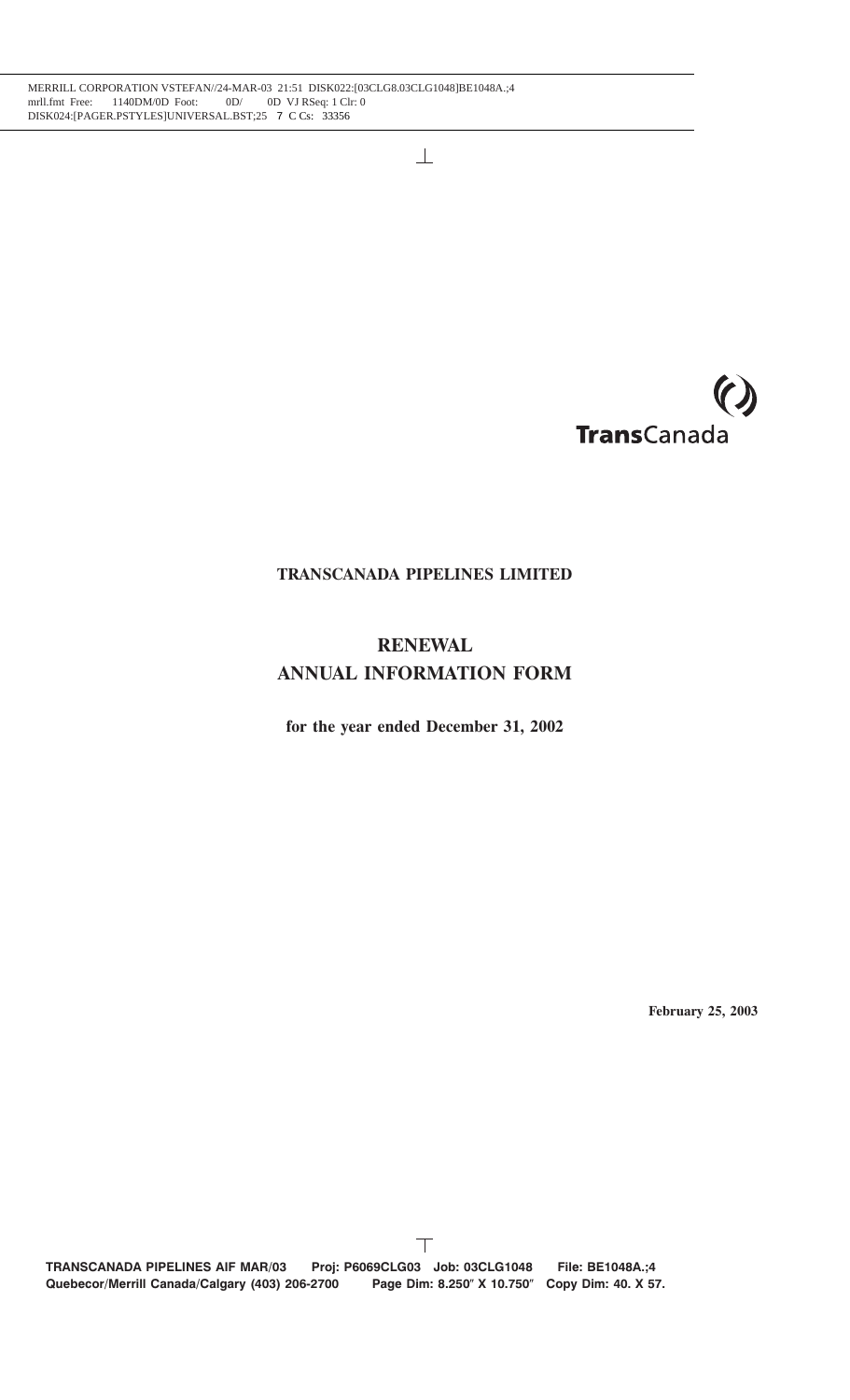## **TABLE OF CONTENTS**

| I<br>. .<br>$\sim$<br>I<br>×<br>٠ |  |  |
|-----------------------------------|--|--|
|-----------------------------------|--|--|

| TABLE OF CONTENTS                      |                 |                                                              |    |
|----------------------------------------|-----------------|--------------------------------------------------------------|----|
|                                        | $\mathbf{i}$    | TransCanada Power, L.P.                                      | 12 |
| REFERENCE INFORMATION                  | ii.             | Regulation of Power                                          | 13 |
| FORWARD-LOOKING INFORMATION            | $\rm ii$        | Competition in Power                                         | 14 |
|                                        | $\ddot{\rm ii}$ |                                                              | 14 |
|                                        | ii              |                                                              | 14 |
| Supply Basin Risk                      | iii             | TransCanada Turbines                                         | 14 |
|                                        | iii             | TransCanada Calibrations                                     | 14 |
| Counterparty Risk                      | iii             | Discontinued Operations                                      | 14 |
| Political and Regulatory Risks         | iii             | Gas Marketing and Trading                                    | 14 |
| Environmental Risks                    | iii             |                                                              | 14 |
| Insurance Risks                        | iii             |                                                              | 15 |
|                                        | iv              | HEALTH, SAFETY AND                                           |    |
| Terrorism Risk                         | iv              | ENVIRONMENT                                                  | 15 |
| THE COMPANY                            | 1               | Climate Change                                               | 16 |
| TransCanada PipeLines Limited          | 1               | PATENTS, LICENCES AND                                        |    |
| Subsidiaries                           | 1               | TRADEMARKS                                                   | 16 |
| Presentation of Information            | 2               | LEGAL PROCEEDINGS                                            | 16 |
| GENERAL DEVELOPMENT OF THE             |                 | FINANCIAL INFORMATION                                        | 17 |
| BUSINESS                               | $\overline{2}$  | Three-Year Selected Consolidated Financial<br>Information    | 17 |
| Transmission Business                  | $\overline{2}$  | Three-Year Dividend Information                              | 17 |
| Canada                                 | $\overline{2}$  | Dividends Declared on Common Shares                          | 17 |
|                                        | 2               | Dividends Declared on Preferred Shares                       | 17 |
| Developments in 2002 - Transmission    | $\overline{2}$  | Dividend Restrictions                                        | 17 |
|                                        | 3               | MARKET FOR SECURITIES                                        | 17 |
| Developments in 2002 - Power Business  | 3               | DIRECTORS AND OFFICERS                                       | 18 |
| Developments in $2003$ — Corporate     | 3               | $Directions \dots \dots \dots \dots \dots \dots \dots \dots$ | 18 |
| BUSINESS OF TRANSCANADA                | $\overline{4}$  |                                                              | 20 |
| Transmission                           | $\overline{4}$  | Corporate Officers                                           | 21 |
| Wholly-Owned Pipelines                 | 5               | ADDITIONAL INFORMATION                                       | 22 |
| Other Pipeline Ventures                | 8               | SCHEDULE "A"                                                 | 23 |
| Regulation of North American Pipelines | 10              | Exchange Rate of the Canadian Dollar                         | 23 |
| Competition in Transmission            | 11              | Metric Conversion Table                                      | 23 |
| Research and Development               | 11              | Glossary                                                     | 24 |
|                                        |                 |                                                              |    |

|                                                     | Page            |                                                           | Page |
|-----------------------------------------------------|-----------------|-----------------------------------------------------------|------|
| ABLE OF CONTENTS                                    | i               |                                                           | 11   |
| Date of Information $\dots \dots \dots \dots \dots$ | i               | TransCanada Power, L.P.                                   | 12   |
| EFERENCE INFORMATION                                | ii              | Regulation of Power                                       | 13   |
| DRWARD-LOOKING INFORMATION                          | ii              | Competition in Power                                      | 14   |
|                                                     | $\ddot{\rm ii}$ |                                                           | 14   |
|                                                     | ii              |                                                           | 14   |
| Supply Basin Risk                                   | iii             | TransCanada Turbines                                      | 14   |
|                                                     | iii             | TransCanada Calibrations                                  | 14   |
| Counterparty Risk                                   | iii             | Discontinued Operations                                   | 14   |
| Political and Regulatory Risks                      | iii             | Gas Marketing and Trading                                 | 14   |
| Environmental Risks                                 | iii             |                                                           | 14   |
| Insurance Risks                                     | iii             | Midstream                                                 | 15   |
|                                                     | iv              | HEALTH, SAFETY AND                                        |      |
|                                                     | iv              | ENVIRONMENT                                               | 15   |
| IE COMPANY                                          | 1               |                                                           | 16   |
| TransCanada PipeLines Limited                       | 1               | PATENTS, LICENCES AND                                     |      |
|                                                     | 1               | TRADEMARKS                                                | 16   |
| Presentation of Information                         | $\mathfrak{2}$  | LEGAL PROCEEDINGS                                         | 16   |
| ENERAL DEVELOPMENT OF THE                           |                 | FINANCIAL INFORMATION                                     | 17   |
| $\texttt{BUSINESS}$                                 | $\overline{2}$  | Three-Year Selected Consolidated Financial<br>Information | 17   |
| Transmission Business                               | $\mathfrak{2}$  | Three-Year Dividend Information                           | 17   |
|                                                     | $\mathfrak{2}$  | Dividends Declared on Common Shares                       | 17   |
|                                                     | $\mathfrak{2}$  | Dividends Declared on Preferred Shares                    | 17   |
| Developments in 2002 — Transmission                 | $\overline{2}$  | Dividend Restrictions                                     | 17   |
|                                                     | 3               | MARKET FOR SECURITIES                                     | 17   |
| Developments in 2002 — Power Business               | 3               | DIRECTORS AND OFFICERS                                    | 18   |
| Developments in $2003$ — Corporate                  | 3               |                                                           | 18   |
| JSINESS OF TRANSCANADA                              | $\overline{4}$  |                                                           | 20   |
| $\text{Transmission}$                               | 4               | Corporate Officers                                        | 21   |
| Wholly-Owned Pipelines                              | 5               | ADDITIONAL INFORMATION                                    | 22   |
| Other Pipeline Ventures                             | 8               | SCHEDULE "A"                                              | 23   |
| Regulation of North American Pipelines              | 10              | Exchange Rate of the Canadian Dollar                      | 23   |
| Competition in Transmission                         | 11              | Metric Conversion Table                                   | 23   |
| Research and Development                            | 11              | Glossary                                                  | 24   |
|                                                     |                 |                                                           |      |

## **Date of Information**

Unless otherwise noted, the information contained in this Annual Information Form is given as at December 31, 2002 (the ''Year End'').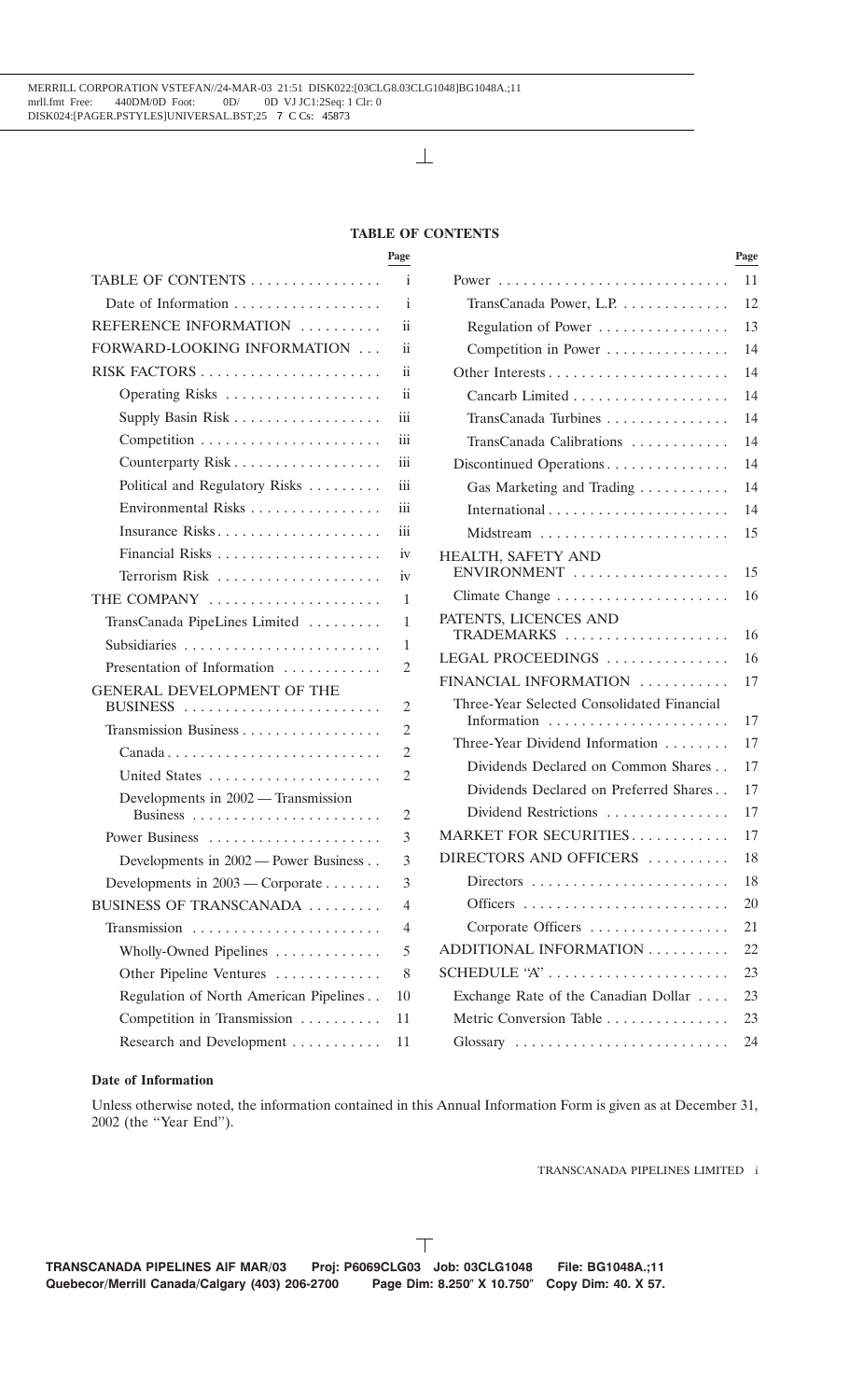#### **REFERENCE INFORMATION**

For the reference information noted below, please refer to Schedule ''A''.

- Exchange Rate of the Canadian Dollar
- Metric Conversion Table
- Glossary

#### **FORWARD-LOOKING INFORMATION**

Certain written and oral statements made or incorporated by reference from time to time by TransCanada or its representatives in this Annual Information Form and other reports and filings made with the securities regulatory authorities, press releases, conferences or otherwise, are forward-looking and relate to, among other things, anticipated financial performance, business prospects, strategies, regulatory developments, new services, market forces, commitments and technological developments. Much of this information also appears in the Management's Discussion and Analysis of Financial Condition and Results of Operations (''MD&A'') found in TransCanada's Annual Report to Shareholders for the year ended December 31, 2002 (the ''Annual Report''), which is incorporated by reference into this document. By its nature, such forward-looking information is subject to various risks and uncertainties, including those discussed herein, which could cause TransCanada's actual results and experience to differ materially from the anticipated results or other expectations expressed. Readers are cautioned not to place undue reliance on this forward-looking information, which is as of the date of this Annual Information Form, and TransCanada undertakes no obligation to update publicly or revise any forwardlooking information, whether as a result of new information, future events or otherwise.

## **RISK FACTORS**

A number of factors, including but not limited to those discussed in this section, could cause actual results or events to differ materially from current expectations. Please note that capitalized terms in this section are defined later in the document and can also be found in the Glossary in Schedule ''A''.

#### *Operating Risks*

TransCanada's businesses are highly complex and are dispersed over tens of thousands of square kilometres, often in remote locations. Pipeline and power facilities are subject to operational risks, including mechanical failure, physical degradation, operator error, manufacturer defects, labor disputes, sabotage, terrorism, failure of supply, catastrophic events and natural disasters. The occurrence or continuation of such events could increase TransCanada's costs and reduce its ability to transport natural gas or deliver power.

TransCanada's power business and investments rely on feedstocks of natural gas, biomass, water, coal and (as of February 2003) uranium. Failure of supplies of feedstocks could affect TransCanada's ability to generate electricity and fulfill its supply obligations, and changes in prices of feedstocks could affect TransCanada's financial results. Although TransCanada hedges against most of these risks, there can be no assurance that such hedging will be adequate in all circumstances.

TransCanada does not operate the Bruce Power facility or the assets underlying the Sundance A or Sundance B power purchase arrangements. Failure by the operators of these facilities to operate at the cost or in the manner projected by TransCanada could negatively affect TransCanada's financial position.

TransCanada does not own any of the power transmission lines over which its electricity is transmitted and delivered. Any disruption in transmission could affect TransCanada's ability to deliver electricity and could have an adverse impact on TransCanada's financial results.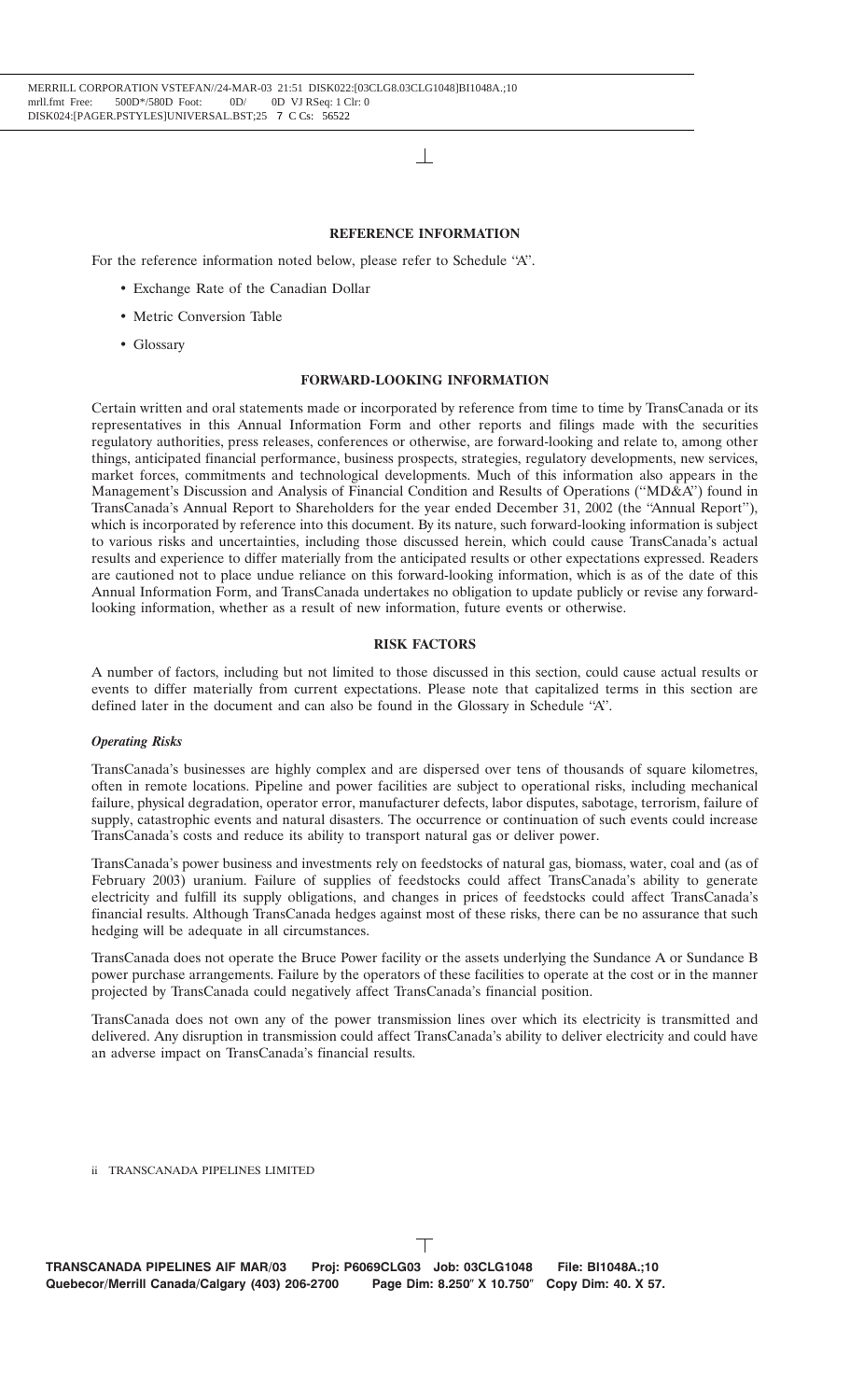#### *Supply Basin Risk*

The Canadian Mainline, the Alberta System, the BC System and the Foothills System transport natural gas from the Western Canada Sedimentary Basin. Continuing use of these systems is dependent on a number of factors including the level of exploration and development within the basin, the price of natural gas, the ability of natural gas producers to deliver natural gas to the various pipeline systems, the development of northern gas reserves, and the regulatory environment for producers, transporters and consumers of natural gas.

#### *Competition*

Information on competition risks in TransCanada's natural gas transmission business can be found under the heading ''Transmission — Competition in Transmission'' below.

Information on competition risks in TransCanada's power business can be found under the heading ''Power — Competition in Power'' below.

#### *Counterparty Risk*

TransCanada carries on its businesses with numerous counterparties with a wide range of creditworthiness. While processes are followed to address the creditworthiness of certain of these counterparties, the failure of any counterparty to meet its financial obligations could have an impact on TransCanada's financial position. Such failure could result from a number of factors beyond TransCanada's control, including (but not limited to) fluctuating commodity energy prices and interest rates, changes in regulatory and economic environments, political instability and legally reviewable activities.

#### *Political and Regulatory Risks*

TransCanada's businesses are subject to regulation by the jurisdictions in which they carry on business. The regulation of the natural gas transportation business and the power generation business have changed over the past ten years, and further changes could have a material impact on TransCanada's financial results. Such changes could result from changes in environmental laws, changes to the regulatory philosophies in Canada or the United States, changes to international tax treaties and jurisdictional issues among governments and governmental bodies.

#### *Environmental Risks*

TransCanada is subject to federal, state, provincial, municipal and other applicable environmental laws and regulations. Increasingly stringent environmental laws could result in increased costs and liabilities, which could impact TransCanada's financial results. In December 2002, the Canadian federal government ratified the Kyoto Protocol, which requires Canada to reduce its greenhouse gas emissions significantly. Although the Canadian government has not yet provided details on how it intends to meet these reduction targets, the energy industry has been identified as one of the areas that will be affected. Under the rules being proposed by the federal government, TransCanada will be considered a large industrial emitter. The final rules, once known, could affect TransCanada's operations and profitability.

#### *Insurance Risks*

TransCanada maintains customary insurance for its businesses, consistent with pipeline and power industry practices. Insurance coverage is always subject to limits and exclusions, and the financial stability of the insurance carriers. In the event of a significant insurable event, insurance proceeds may not be adequate to cover completely the costs of such event. In addition, certain environmental and other risks are excluded by law from insurance coverage.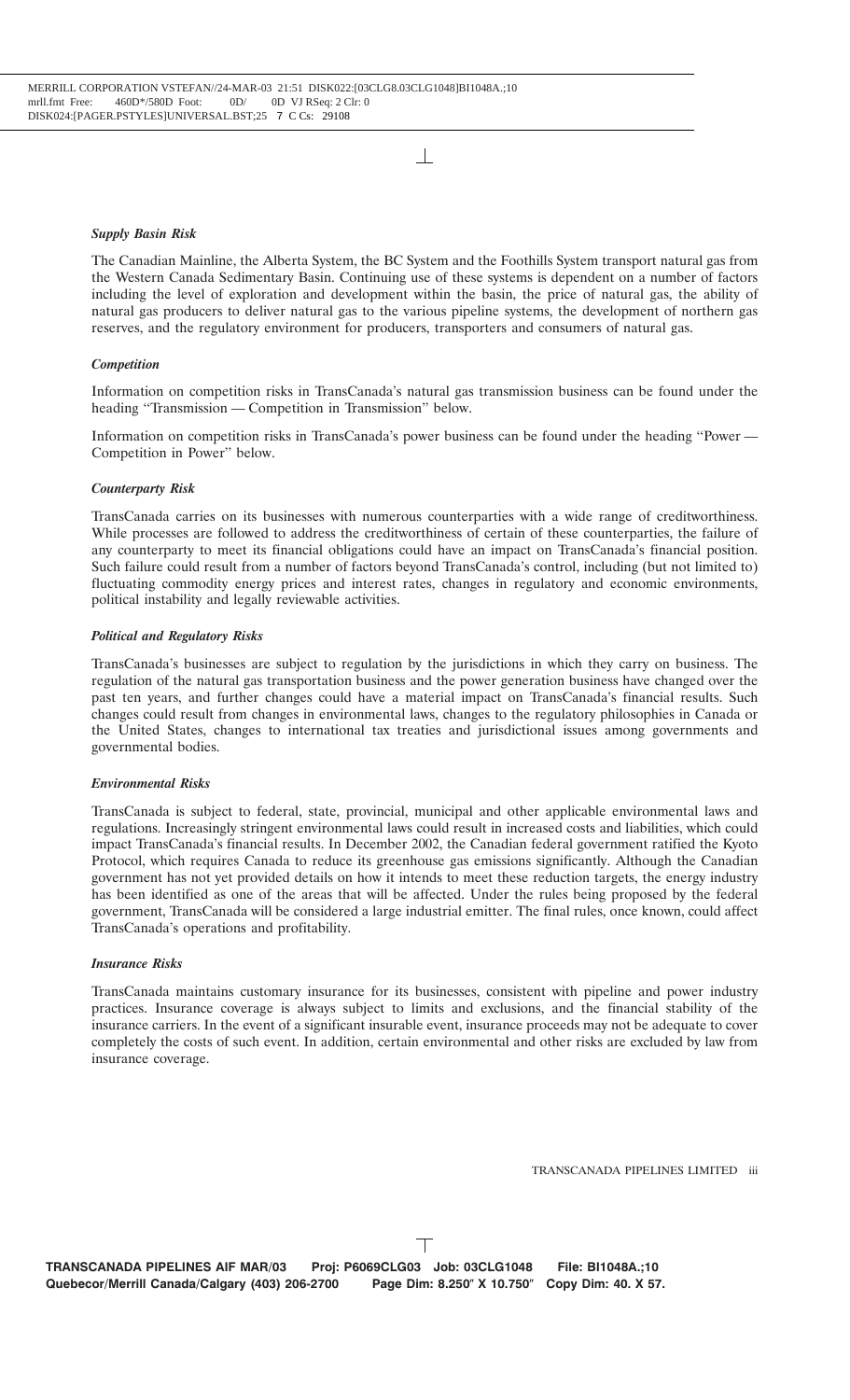## *Financial Risks*

Because TransCanada operates in Canada and the United States, its financial results can be impacted by interest rates and foreign exchange rates. TransCanada has an active hedging program in place to address interest and foreign exchange rate risks, but there can be no assurances that such hedging will be adequate to address the risks.

TransCanada's growth strategy is dependent upon the acquisition and construction of facilities and businesses that align with its current businesses. TransCanada may incur costs in the pursuit of acquisitions or development of power or transmission assets that may not be completed. Failure by TransCanada to consummate negotiated acquisitions or new developments may result in contractual liabilities, liquidated damages, additional costs and expenses which could affect profitability.

TransCanada's growth strategy is also dependent on access to capital markets in the United States and Canada. Although significant credit facilities are currently available, changing market conditions could result in a materially increased cost of capital which would reduce TransCanada's ability to pursue this strategy.

#### *Terrorism Risk*

Since the terrorist attacks of September 11, 2001, certain energy assets (including the pipeline and power generation infrastructure in the United States) may be a target of future terrorist attacks. This risk has been heightened by the current situation in Iraq. Subsequent to the terrorist attacks of September 11, 2001, many insurers have reduced or eliminated insurance coverage for terrorist attacks. Terrorist attacks on TransCanada's assets or the assets of its customers or suppliers could have a negative impact on TransCanada's operations or financial results which may not be covered by insurance.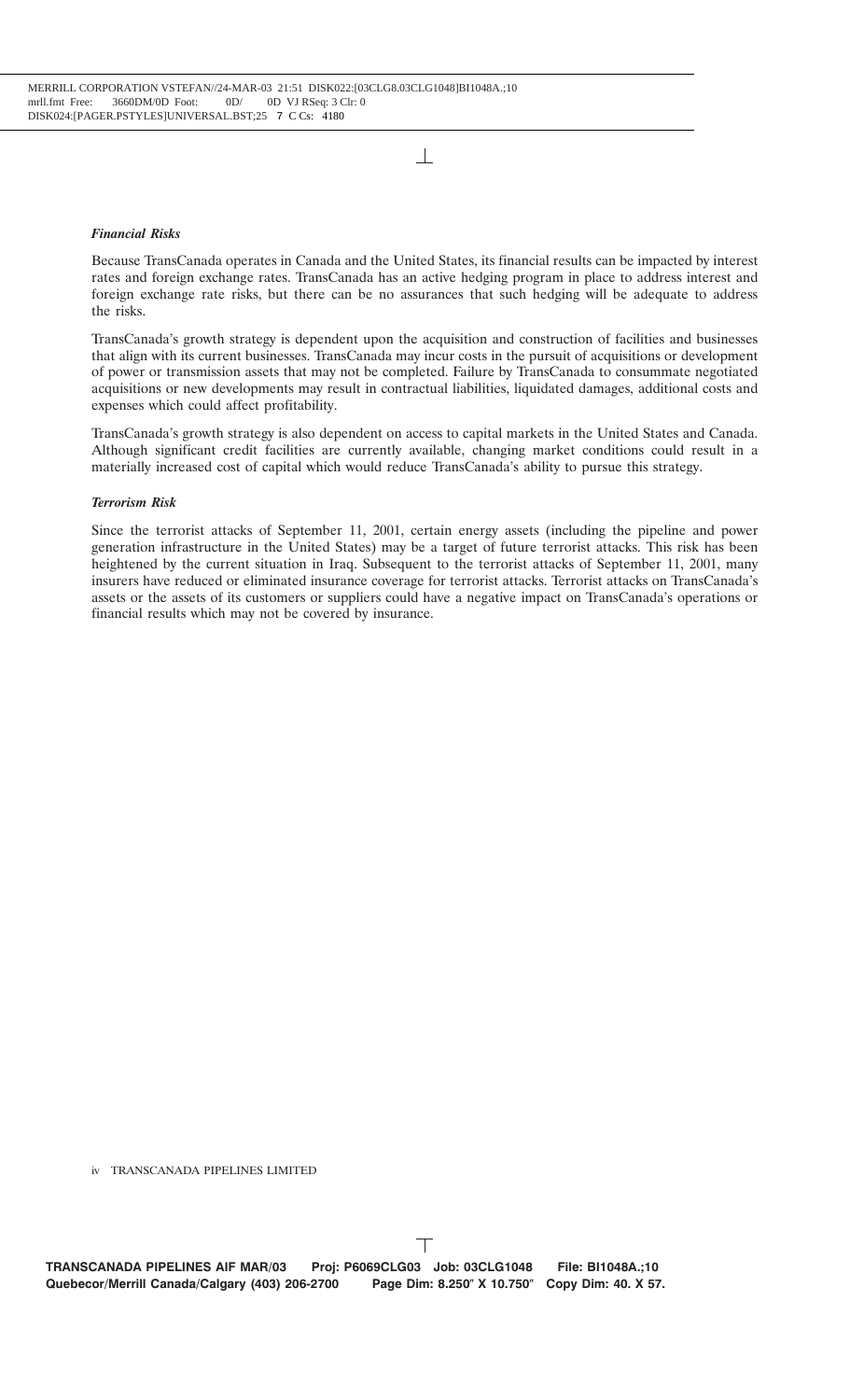## **THE COMPANY**

#### **TransCanada PipeLines Limited**

TransCanada PipeLines Limited (''TransCanada'') is a Canadian public company. Significant dates and events are set forth below.

**Date Event**

- March 21, 1951 Incorporated by Special Act of Parliament as Trans-Canada Pipe Lines Limited.
- April 19, 1972 Continued under the *Canada Corporations Act* by Letters Patent, which included the alteration of its capital and change of name to TransCanada PipeLines Limited.
- June 1, 1979 Continued under the *Canada Business Corporations Act*. Since then, TransCanada has had several amendments to its Articles with respect to its authorized share capital, and several restatements of its Articles to consolidate the various amendments to its Articles and for the creation of certain classes of preferred shares.
- July 2, 1998 Received a Certificate of Arrangement in connection with the Plan of Arrangement between TransCanada and NOVA Corporation (''NOVA'') through which the companies merged and then split off the commodity chemicals business carried on by NOVA into a separate public company.
- January 1, 1999 Received a Certificate of Amalgamation reflecting TransCanada's vertical short form amalgamation with a wholly-owned subsidiary, Alberta Natural Gas Company Ltd.
- January 1, 2000 Received a Certificate of Amalgamation reflecting TransCanada's vertical short form amalgamation with a wholly-owned subsidiary, NOVA Gas International Ltd.

Unless the context indicates otherwise, a reference in this Annual Information Form to ''TransCanada'' includes TransCanada PipeLines Limited and the subsidiaries through which its various business operations are conducted.

TransCanada's registered office and executive office are located at 450 - 1st Street S.W., Calgary, Alberta, T2P 5H1.

At Year End, TransCanada had approximately 2,475 employees in Canada and the United States, with two employees posted abroad under contract.

#### **Subsidiaries**

TransCanada's significant subsidiaries at Year End are noted below. The list excludes certain of TransCanada's subsidiaries where:

- the total assets and total revenue of the individual excluded subsidiaries do not constitute more than ten percent of the consolidated assets and revenues of TransCanada at the most recent year end; and
- the aggregate assets and operating revenues of the excluded subsidiaries represent less than 20-percent of the consolidated assets and revenues of TransCanada at the most recent year end.

| Subsidiary $(1)$ | <b>Organized Under<br/>the Laws of</b> | <b>Percentage Ownership</b><br>by TransCanada of<br><b>Voting Shares</b> |
|------------------|----------------------------------------|--------------------------------------------------------------------------|
|                  | Alberta                                | 100                                                                      |
|                  | Nevada                                 | 100                                                                      |
|                  | Delaware                               | 100                                                                      |
|                  | Alberta                                | 100                                                                      |
|                  | Canada                                 | 100                                                                      |

**Note:**

(1) Names shown without indentation are direct subsidiaries of TransCanada. The indentation of the name of a subsidiary indicates that such subsidiary is held by a subsidiary of TransCanada. The percentage ownership shown for a subsidiary is the share in that subsidiary held directly by its immediate parent.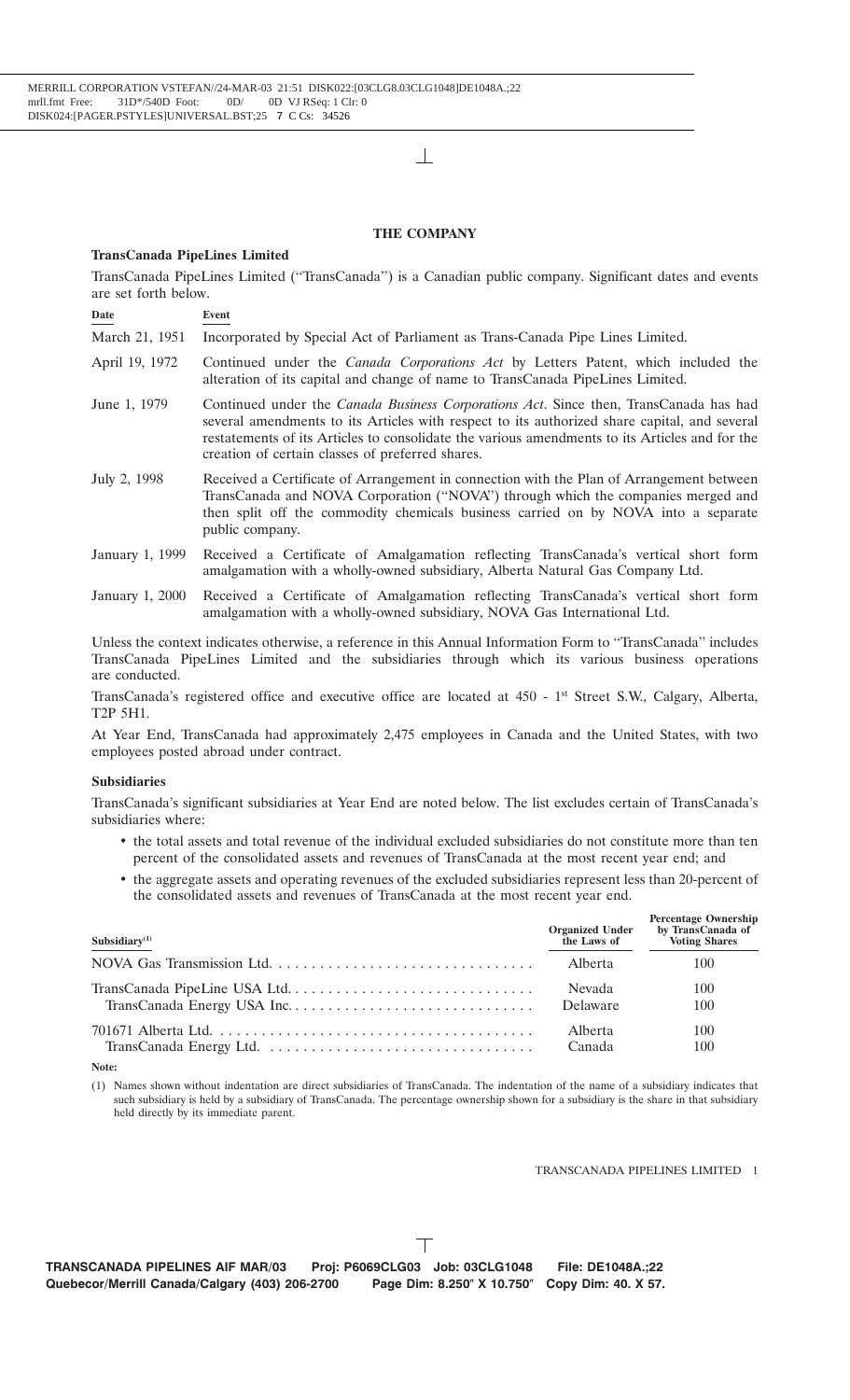#### **Presentation of Information**

This Annual Information Form has been prepared to reflect the presentation of TransCanada's continuing operations and its discontinued operations as they are presented in TransCanada's 2002 Audited Consolidated Financial Statements. The MD&A, together with Notes 1, 2, 18 and 19 of TransCanada's 2002 Audited Consolidated Financial Statements as found in the Annual Report, are hereby incorporated by reference.

## **GENERAL DEVELOPMENT OF THE BUSINESS**

The general development of TransCanada's business during the last three financial years, and the significant events or conditions which have had an influence on that development, are summarized below. Most of these events are discussed in greater detail under the heading ''Business of TransCanada'' in this Annual Information Form.

#### **Transmission Business**

#### *Canada*

TransCanada has substantial Canadian natural gas pipeline holdings, including:

- a Canadian mainline natural gas transmission system (the ''Canadian Mainline'');
- a natural gas transmission system throughout the province of Alberta (the "Alberta System");
- a natural gas transmission system in southeastern British Columbia (the "BC System"):
- a 50-percent interest in Foothills Pipe Lines Ltd. (''Foothills'');
- both directly and through its interest in Foothills,
	- a 69.5-percent interest in Foothills Pipe Lines (Sask.) Ltd.,
	- a 74.5-percent interest in Foothills Pipe Lines (Alta.) Ltd., and
	- a 74.5-percent interest in Foothills Pipe Lines (South B.C.) Ltd.,

(collectively, the ''Foothills System''); and

• a 50-percent interest in Trans Québec & Maritimes Pipeline Inc. ("TQM").

#### *United States*

TransCanada's natural gas pipeline holdings in the United States include:

- a 50-percent interest in Great Lakes Gas Transmission Limited Partnership (''Great Lakes'');
- a 40.96-percent interest in the Iroquois Gas Transmission System (''Iroquois'');
- a 33.29-percent interest in the Portland Natural Gas Transmission System (''Portland'');
- a 12.25-percent voting interest in Northern Border Pipeline Company (''Northern Border''); and
- a one-percent interest in Tuscarora Gas Transmission Company (''Tuscarora'').

TC PipeLines, LP is a publicly held limited partnership of which TransCanada holds indirectly a 33.4-percent interest and of which TransCanada, through a subsidiary, acts as the general partner. TC PipeLines, LP holds:

- a 30-percent interest in Northern Border; and
- a 49-percent interest in Tuscarora.

## *Developments in 2002 — Transmission Business*

In August 2002, TransCanada completed the acquisition of a portion of the two-percent general partnership interest in Northern Border Partners, L.P. (''NBPLP''), a publicly held limited partnership. This acquisition provides TransCanada with a 17.5-percent voting interest on the partnership policy committee of NBPLP.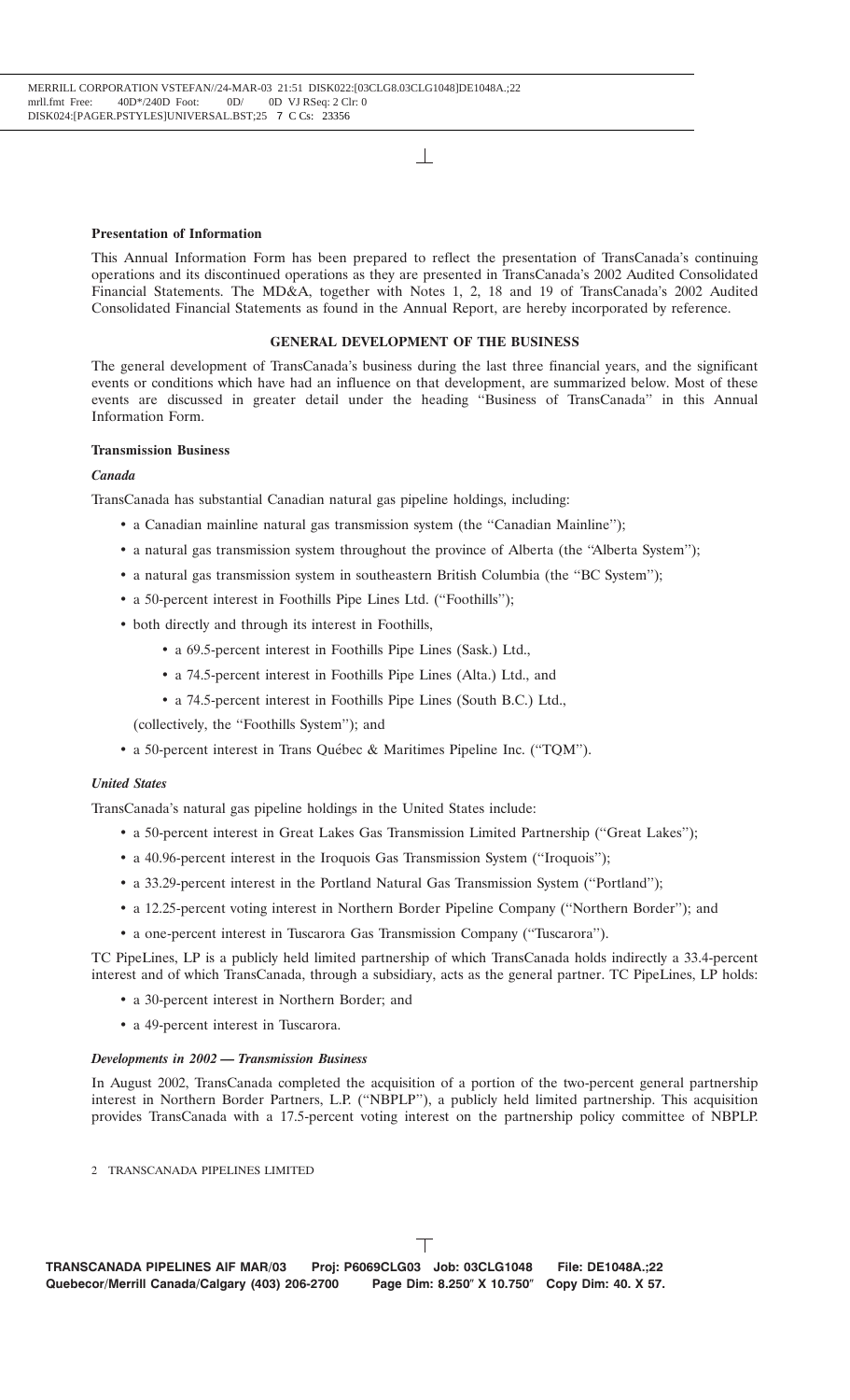NBPLP owns interests in pipelines and gas processing plants in the United States and Canada, including a 70-percent interest in Northern Border.

## **Power Business**

TransCanada owns and/or operates (or has under construction) a number of power plants, and purchases power under a number of power purchase arrangements. TransCanada's power plants and power purchase arrangements, in the aggregate, represent in excess of 4,000 megawatts (''MW'') of power generation capacity.

TransCanada holds a 35.6-percent interest in, and is the general partner of, TransCanada Power, L.P. (''Power LP''), with the remaining interest being widely held by the public. Power LP owns seven power plants which are managed by subsidiaries of TransCanada.

## *Developments in 2002 — Power Business*

In November 2002, TransCanada completed the acquisition of the 300 MW ManChief power plant, situated approximately 145 kilometres northeast of Denver, Colorado. The ManChief power plant is operated under contract by an unaffiliated third party.

In December 2002, TransCanada announced that it had, as part of a consortium, reached an agreement for the acquisition of a 31.6-percent interest in Bruce Power L.P. (''Bruce Power'') and an approximate 33.3-percent interest in Bruce Power Inc., the general partner of Bruce Power. The acquisition was completed on February 14, 2003. Bruce Power leases its generation facilities from Ontario Power Generation Inc. (''OPG''). The facilities consist of eight nuclear reactors, four of which are currently operational with a capacity of 3,140 MW. It is anticipated that two of the four idle reactors will be restarted by mid-2003, adding additional capacity of approximately 1,500 MW.

The members of the purchasing consortium of Bruce Power have severally, on a pro-rata basis, guaranteed certain contingent financial obligations of Bruce Power related to operator licenses, the lease agreement, power sales agreements and contractor services. Bruce Power will continue to be operated by its current management which is comprised of experienced nuclear operators. Spent fuel and decommissioning liabilities remain with OPG under the terms of the lease.

Also in December 2002, TransCanada and OPG announced the formation of an equal limited partnership called Portlands Energy Centre L.P. (''PEC''). The partnership will assess the viability of developing a natural gas-fuelled energy centre at OPG's former R.L. Hearn Generating Station in the Portlands area of the downtown waterfront in Toronto, Ontario. As currently envisaged, PEC would construct a 550 MW combined cycle natural gas-fuelled cogeneration facility.

#### **Developments in 2003 — Corporate**

On January 28, 2003, the Board of Directors approved an increase in TransCanada's quarterly dividend on common shares from \$0.25 to \$0.27 per quarter for the quarter ending March 31, 2003.

On February 25, 2003, Board of Directors unanimously recommended that common shareholders vote in favor of a plan of arrangement to establish a holding company — named TransCanada Corporation — as TransCanada's parent. Upon the plan of arrangement becoming effective, existing common shareholders of TransCanada exchange each of their common shares for one common share of TransCanada Corporation; TransCanada Corporation will then hold all of the common shares of TransCanada; and the assets and liabilities of TransCanada remain with TransCanada. Establishing the holding company addresses a covenant contained in trust indentures governing some of TransCanada's debt securities that could limit the company's ability to pay dividends if it invests in certain businesses. This plan of arrangement is subject to approval by the common shareholders of TransCanada, and certain legal and regulatory approvals.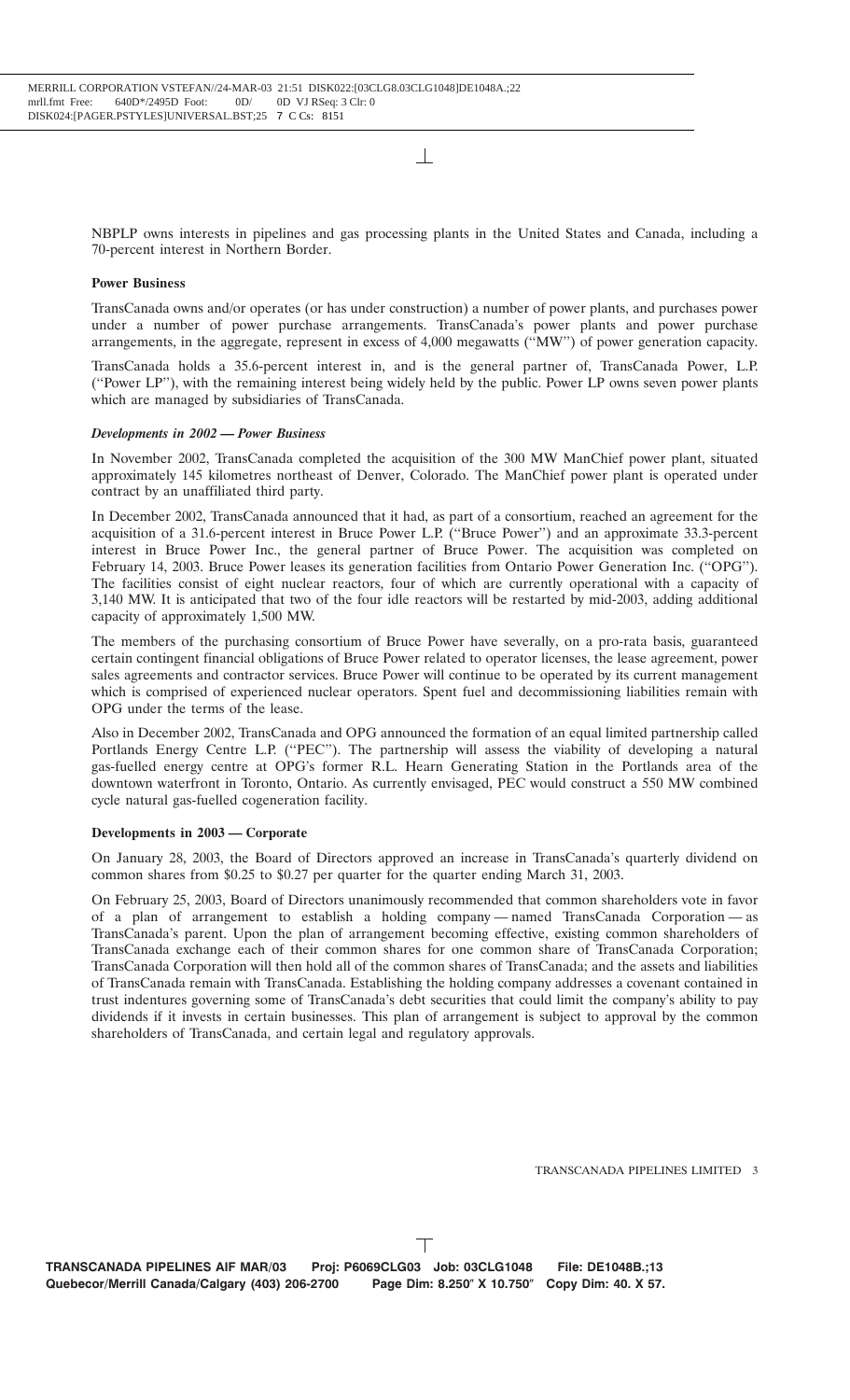#### **BUSINESS OF TRANSCANADA**

The following table shows TransCanada's revenues from continuing operations by segment, classified geographically, for the years ended December 31, 2002 and 2001.

|                                            | 2002                  | 2001                  |
|--------------------------------------------|-----------------------|-----------------------|
|                                            | (millions of dollars) | (millions of dollars) |
| <b>Transmission</b>                        |                       |                       |
| Canada — Domestic Deliveries               | 2.076                 | 2.469                 |
|                                            | 1.641                 | 1.239                 |
|                                            | -204                  | 172                   |
|                                            | 3,921                 | 3,880                 |
| <b>Power</b>                               |                       |                       |
| Canada — Domestic Deliveries               | 655                   | 834                   |
|                                            |                       | 90                    |
|                                            | 638                   | 471                   |
|                                            | 1,293                 | 1,395                 |
| Total Revenues <sup><math>(2)</math></sup> | 5,214                 | 5,275                 |

**Notes:**

(1) Export deliveries are deliveries to customers serving United States markets.

(2) Revenues are attributed to countries, based on country of origin of product or service.

#### **Transmission**

TransCanada's transmission business includes the operation of the Canadian Mainline, the Alberta System, the BC System, and TransCanada's other investments in natural gas pipelines located in Canada and the United States.

Canadian natural gas transmission services are provided under gas transportation tariffs that provide for cost recovery and return on investment as approved by the applicable regulatory authorities. In some cases, such tariffs are determined under agreements with customers and other interested parties, subject to regulatory approval. The net income of the transmission business is generated based on such tariffs. Net income is not directly affected by fluctuations in the commodity price of natural gas, but such fluctuations influence both production levels and the natural gas basin from which North American natural gas users elect to purchase natural gas supplies. Under the current regulatory model, TransCanada's net income from its wholly-owned pipelines is not materially affected by fluctuations in throughput.

The volume of natural gas shipments on the Alberta System, the Canadian Mainline, and the BC System depends on the volume of natural gas produced and sold both in and outside of Alberta, and on the construction and availability of other pipeline capacity. The natural gas transported by TransCanada comes primarily from the Western Canada Sedimentary Basin (''WCSB''). Based on TransCanada's 2001 year-end estimates, the WCSB had remaining established reserves of natural gas of approximately 56 trillion cubic feet ("Tcf") with a remaining reserves-to-production ratio of approximately nine years at current levels of production. Incremental reserves are continually being discovered, and generally maintain the reserve-to-production ratio at close to nine years. Production of natural gas from the WCSB has increased fifteen percent overall since 1995. With the expansion of capacity on TransCanada's wholly and partly owned pipelines over the past decade and the competition provided by other pipelines, combined with significant growth in natural gas demand in Alberta, TransCanada anticipates there will be excess pipeline capacity out of the WCSB for the next several years.

In addition to the information concerning the transmission segment of TransCanada's business set out herein, further information is found in the MD&A under the heading ''Transmission — Wholly-Owned Pipelines — Business Risks''.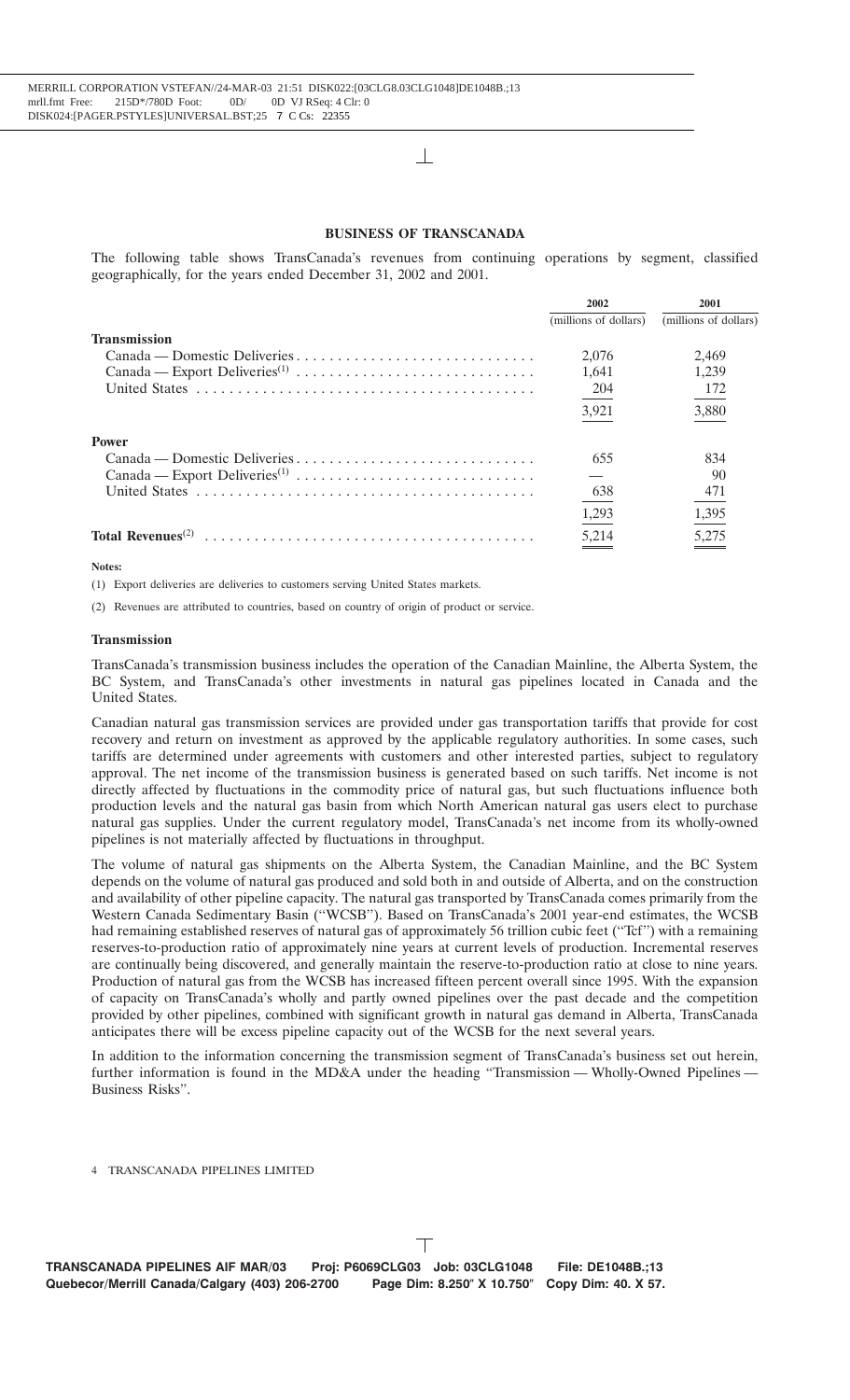#### *Wholly-Owned Pipelines*

## *Alberta System*

The Alberta System — held by NOVA Gas Transmission Ltd. (''NGTL''), a wholly-owned subsidiary of TransCanada — is an Alberta-wide natural gas transmission system that collects and transports natural gas for use in Alberta and for delivery to connecting pipelines, such as the Canadian Mainline, the Foothills System and the BC System, as well as to other unaffiliated pipelines, at the Alberta border for delivery to eastern Canada, British Columbia and the United States. The Alberta System includes approximately 22,700 kilometres of mainlines and laterals.

Capital expenditures, which are dependent in part upon requests for increased transportation service by customers, were \$165 million in 2002. TransCanada anticipates approximately \$121 million of capital spending on the Alberta System in 2003. As in 2002, these capital expenditures will be primarily related to capacity expansion.

The following table sets forth the annual volumes delivered off the Alberta System for the years ended December 31, 2002 and 2001.

| <b>Delivery Points</b> |       | 2002    |                       | 2001           |  |
|------------------------|-------|---------|-----------------------|----------------|--|
|                        |       | Percent | Volume <sup>(2)</sup> | <b>Percent</b> |  |
|                        | (Bcf) |         | (Bcf)                 |                |  |
|                        | 475   | -11     | 423                   |                |  |
|                        |       | 42      | 1.665                 | 41             |  |
|                        | 750   | 18      | 833                   |                |  |
|                        | 1.156 | 28      | 1.097                 |                |  |
|                        | 28    |         | - 41                  |                |  |
|                        | 4.146 | 100     | 4.059                 | 100            |  |

**Notes:**

(1) Of the total volumes transported in 2002, 2.09 Tcf of natural gas was delivered to the Canadian Mainline, 773 Bcf of natural gas was delivered to the BC System (including Foothills South B.C. Ltd.) and 779 Bcf of natural gas was delivered to the Foothills System.

(2) Of the total volumes transported in 2001, 1.99 Tcf of natural gas was delivered to the Canadian Mainline, 855 Bcf of natural gas was delivered to the BC System (including Foothills South B.C. Ltd.) and 762 Bcf of natural gas was delivered to the Foothills System.

#### *Alberta System Contracted Firm Transportation Services*

As of Year End, the Alberta System was providing transportation for 232 shippers pursuant to approximately 17,240 firm service transportation contracts.

As of Year End, the weighted average remaining term of transportation contracts was approximately three years. Currently, these contracts are renewable by the customer by providing notice to NGTL at least twelve months prior to the expiry of the current contract term. The Alberta System has seen a 21-percent decrease in firm contracted capacity since the 1998-1999 contract year; and over the same period, total deliveries of natural gas in Alberta decreased by nine percent. For further information on the Alberta System, refer to the heading ''Transmission — Wholly-Owned Pipelines — Business Risks'' in the MD&A.

#### *Regulation of the Alberta System*

The construction and operation of the Alberta System is regulated by the Alberta Energy and Utilities Board (the ''Alberta Regulator'') primarily under the provisions of the *Gas Utilities Act* (Alberta) and the *Pipeline Act* (Alberta). NGTL also requires the Alberta Regulator's approval for rates, tolls and charges, and the terms and conditions under which it provides its services. Under the provisions of the *Pipeline Act*, the Alberta Regulator oversees various matters, including the economic, orderly and efficient development of the pipeline, the operation and abandonment of the pipeline, and certain related pollution and environmental conservation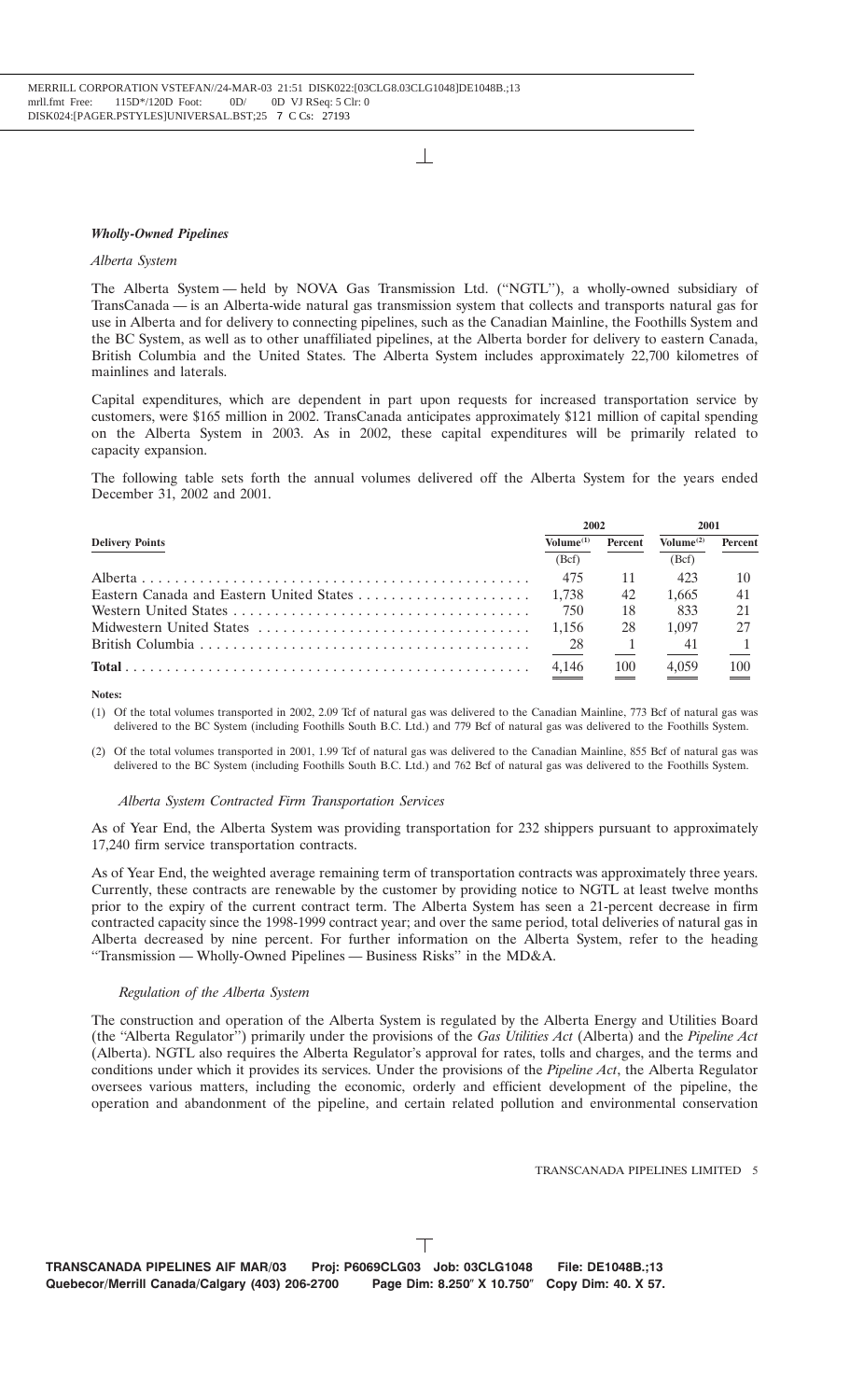issues. In addition to requirements under the *Pipeline Act*, the construction and operation of natural gas pipelines in Alberta are subject to certain provisions of, and require certain approvals under, other provincial legislation such as the *Environmental Protection and Enhancement Act* (Alberta).

Alberta System tolls are designed to generate sufficient revenues for TransCanada to recover operating expenses, depreciation, taxes and financing costs of the Alberta System, including interest on debt and payments on securities attributable to the Alberta System, together with a return on deemed common equity.

In 2001 the Alberta System Rate Settlement (''ASRS'') was negotiated with shippers and other interested parties for the years 2001 and 2002. Under the ASRS, approved by the Alberta Regulator on May 29, 2001, the revenue to be collected for services provided was fixed for each year, subject to a number of adjustments, including adjustments for taxes, variances from previous agreements, pipe integrity spending and the costs associated with providing service to the Fort McMurray area. The rates were determined by the fixed revenue (subject to the adjustments above) and throughput. The ASRS also enabled the Alberta System to offer two new services: a service to meet shippers' one-year firm service requirements, and another to meet short-haul, point-to-point transportation needs within the province. The ASRS also provided TransCanada with an incentive to reduce costs below the fixed revenue requirement, by accruing any savings to TransCanada's account.

On December 31, 2002, the Alberta Regulator approved interim rates effective January 1, 2003, which will remain in place until final 2003 rates are determined. On January 23, 2003, NGTL filed a tariff application with the Alberta Regulator requesting modifications to intra-Alberta delivery service tolls to reflect better the actual costs that such deliveries impose on the Alberta System, and two new services to enhance the Alberta System's competitive position. On February 7, 2003, TransCanada announced a one year settlement with customers and other interested parties regarding NGTL's 2003 revenue requirement. NGTL expects to file an application for approval of the settlement and final 2003 rates with the Alberta Regulator by February 28, 2003.

## *Tolling Methodology for the Alberta System*

The current tolling methodology and rate design for the Alberta System features differentiated pricing for each gas receipt-point on the Alberta System. The receipt-point price is dependent on geographic location, the diameter of the pipe through which the customer's gas travels and the term of the transportation contract.

## *Canadian Mainline*

The Canadian Mainline consists of approximately 14,900 kilometres of pipeline system transporting natural gas from the Alberta border east to various delivery points in Canada and at the United States border.

Capital expenditures on the Canadian Mainline in 2002 were approximately \$57 million. These expenditures were primarily maintenance related. TransCanada anticipates approximately \$76 million of capital spending on the Canadian Mainline in 2003. These capital expenditures will also be primarily maintenance related.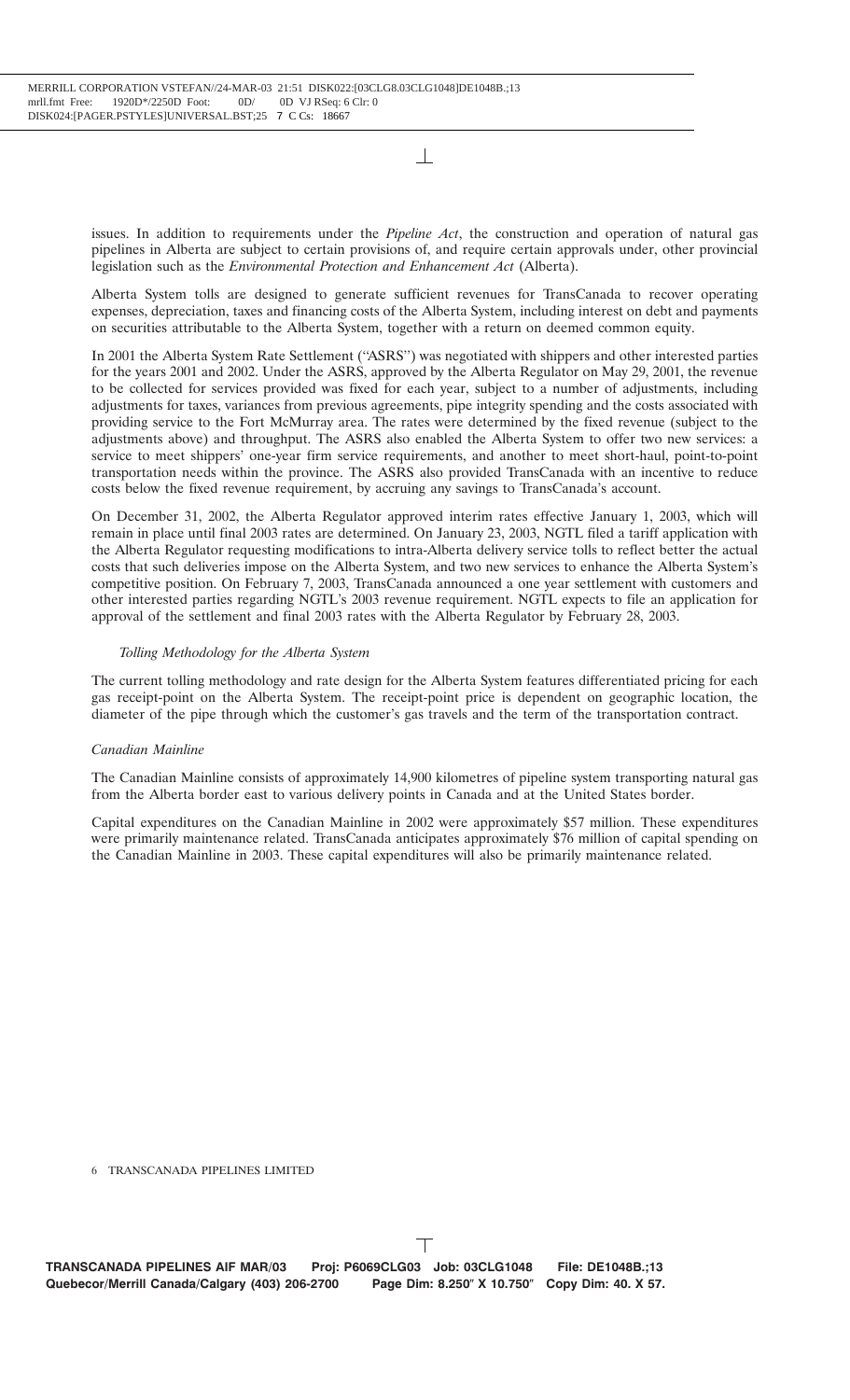The following table sets forth the revenues earned and volumes delivered for the years ended December 31, 2002 and 2001 for the Canadian Mainline.

|                     | 2002                    |         | 2001                  |         |
|---------------------|-------------------------|---------|-----------------------|---------|
|                     | Revenues <sup>(1)</sup> | Percent | <b>Revenues</b>       | Percent |
| Revenues            | (millions of dollars)   |         | (millions of dollars) |         |
| Domestic            | 610                     | 28      | 973                   | 45      |
|                     | 1,568                   | 72      | 1,168                 | 55      |
|                     | 2,178                   | 100     | 2,141                 | 100     |
|                     | 2002                    |         | 2001                  |         |
|                     | Volume <sup>(2)</sup>   | Percent | Volume <sup>(3)</sup> | Percent |
| Volumes Transported | (Bcf)                   |         | (Bcf)                 |         |
|                     | 1.223                   | 47      | 1.216                 | 50      |
|                     | 1,407                   | 53      | 1,234                 | 50      |
|                     | 2,630                   | 100     | 2,450                 | 100     |

#### **Notes:**

(1) Domestic revenue was reduced as a result of transportation service credits introduced in 2002. Total credits of \$662 million were reported within 2002 domestic revenues.

(2) Effective December 2001, TransCanada sold the subsidiary referred to in note 3, and therefore no volumes were transported for that subsidiary in 2002.

(3) Of the total volumes transported in 2001, 345 Bcf or 14 percent of total volumes were transported for a wholly-owned subsidiary of TransCanada.

#### *Canadian Mainline Contracted Firm Transportation Services*

As of Year End, the Canadian Mainline was providing transportation for 118 shippers pursuant to 312 firm service transportation contracts. Approximately 53 percent of the total daily transportation volume represented by these contracts relates to contracts for delivery of natural gas at United States border points.

As of Year End, the weighted average remaining term of firm transportation contracts on the Canadian Mainline was approximately 3.7 years compared to 4.3 years at December 31, 2001. These contracts are renewable by the customer providing notice to TransCanada at least six months prior to the expiry of the current contract term. The Canadian Mainline last operated at capacity with one year or longer firm service contracts during the 1998-1999 contract year. The Canadian Mainline has since seen a 31-percent decrease in firm contracted deliveries and an 11-percent decrease in total deliveries originating at the Alberta border and in Saskatchewan. For further information, refer to the heading ''Transmission — Wholly-Owned Pipelines — Business Risks'' in the MD&A.

#### *Regulation of the Canadian Mainline*

Under the terms of the *National Energy Board Act* (Canada), the National Energy Board (the ''Federal Regulator'') regulates the construction, operation, tolls and tariffs of the Canadian Mainline. The Federal Regulator is a responsible authority under the *Canadian Environmental Assessment Act* to consider the environmental and social impacts of proposed pipeline projects. The Canadian Mainline tolls are designed to generate sufficient revenues for TransCanada to recover operating expenses, depreciation, taxes and financing costs of the Canadian Mainline, including interest on debt and payments on preferred securities attributable to the Canadian Mainline, together with a return on deemed common equity.

The tolls are composed of a demand charge component and a commodity charge component. The demand charge is independent of the volumes shipped and is designed to recover fixed costs, such as fixed operating expenses, financing costs (including a return on deemed common equity), taxes and depreciation. The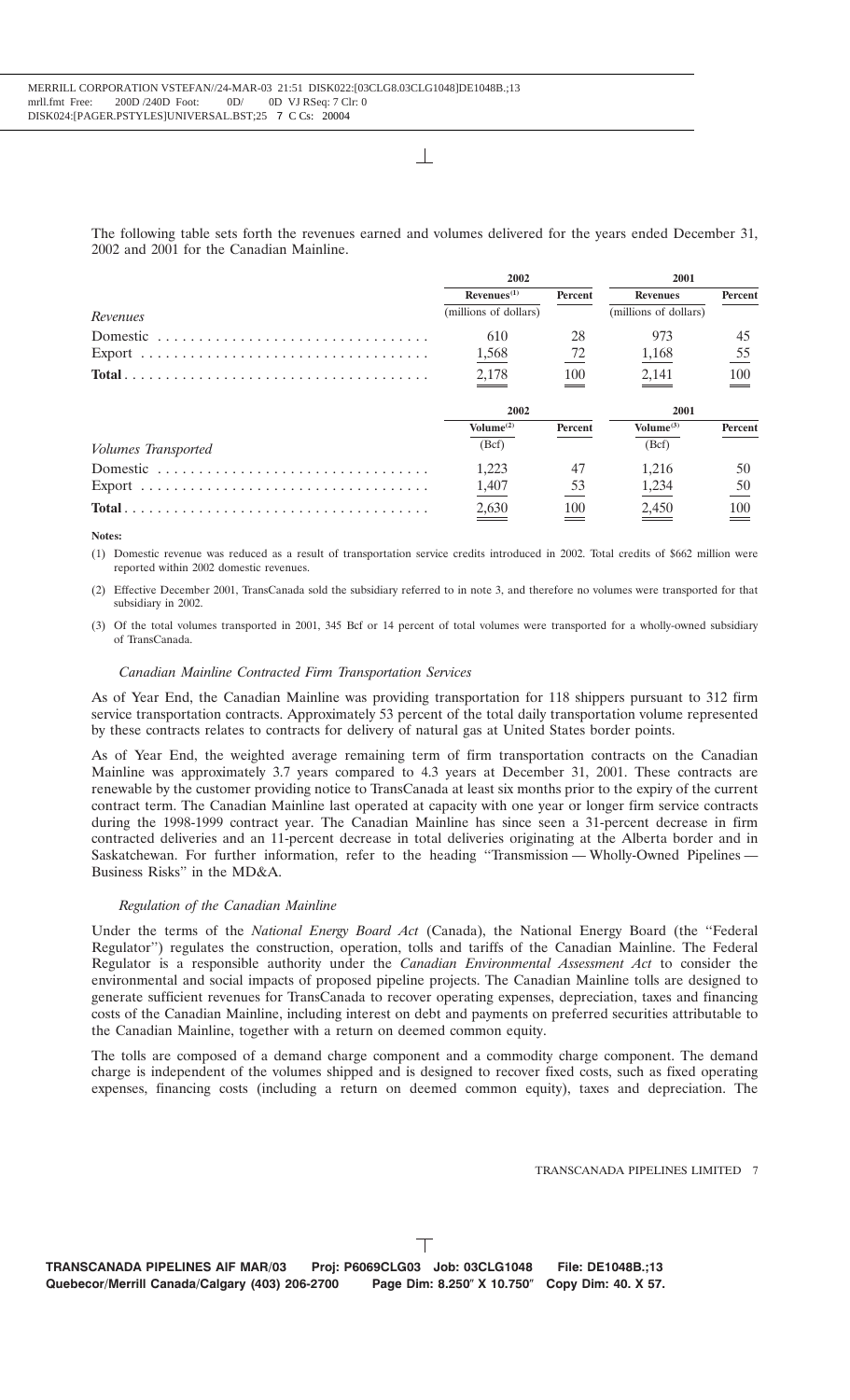commodity charge is designed to recover variable operating costs. These charges are paid by shippers under transportation contracts with TransCanada.

In November 2001 the Federal Regulator approved the 2001 and 2002 Canadian Mainline Service and Pricing Settlement ("S&P Settlement"). The S&P Settlement featured:

- a two-year term that expired on December 31, 2002;
- a cost of service framework;
- revenue requirement components, excluding cost of capital, and certain cost and revenue incentives that provided mutual benefits for TransCanada and its shippers;
- enhancements to firm transportation service through the implementation of firm transportation make-up and authorized overrun service credits; and
- a framework for resolving several rate design and service issues during its term.

In June 2002, the Federal Regulator denied TransCanada's request to adopt an after-tax weighted average cost of capital methodology for establishing investment return and an after-tax weighted average cost of capital of 7.5 percent, equivalent to a 12.5 percent rate of return on deemed common equity of 40 percent. The Federal Regulator instead affirmed a formula established in 1995 for setting return on common equity. Under this formula, the rate of return on common equity for the Canadian Mainline was 9.61 percent in 2001 and 9.53 percent in 2002. The Federal Regulator increased deemed common equity to 33 percent from the previously approved level of 30 percent.

In September 2002, TransCanada filed an application with the Federal Regulator for new tolls on the Canadian Mainline to be effective January 1, 2003. The proposed new tolls include a requested increase in depreciation rates. Such increase is proposed to reflect better the risk of recovery of TransCanada's investments in the Canadian Mainline and to be fair to both current and future shippers. Concurrently, TransCanada filed an application with the Federal Regulator to review and vary its June 2002 decision respecting TransCanada's cost of capital for 2001 and 2002, which was declined by the Federal Regulator in a decision released February 20, 2003. On December 6, 2002, the Federal Regulator approved interim rates effective January 1, 2003, which will remain in place until final 2003 tolls are determined.

#### *BC System*

The BC System consists of approximately 200 kilometres of pipeline that carries natural gas from a connecting point with the Alberta System through the southeastern corner of British Columbia to connect with unaffiliated pipeline systems which further connect to California and the northwestern United States.

In 2002, capital expenditures on the BC System were approximately \$50 million, primarily for capacity expansion. TransCanada anticipates approximately \$3 million of capital spending on the BC System in 2003, primarily for capital maintenance.

The BC System is regulated by the Federal Regulator on a complaint basis and the tolls are based on a cost-of-service methodology. In December 2002, the Federal Regulator adopted interim rates and charges for 2003 pending the resolution of certain issues with shippers on the BC System.

#### *Other Pipeline Ventures*

TransCanada actively pursues gas pipeline and pipeline-related development, acquisition and operation opportunities in Canada and the United States, where these opportunities are driven by strong customer demand.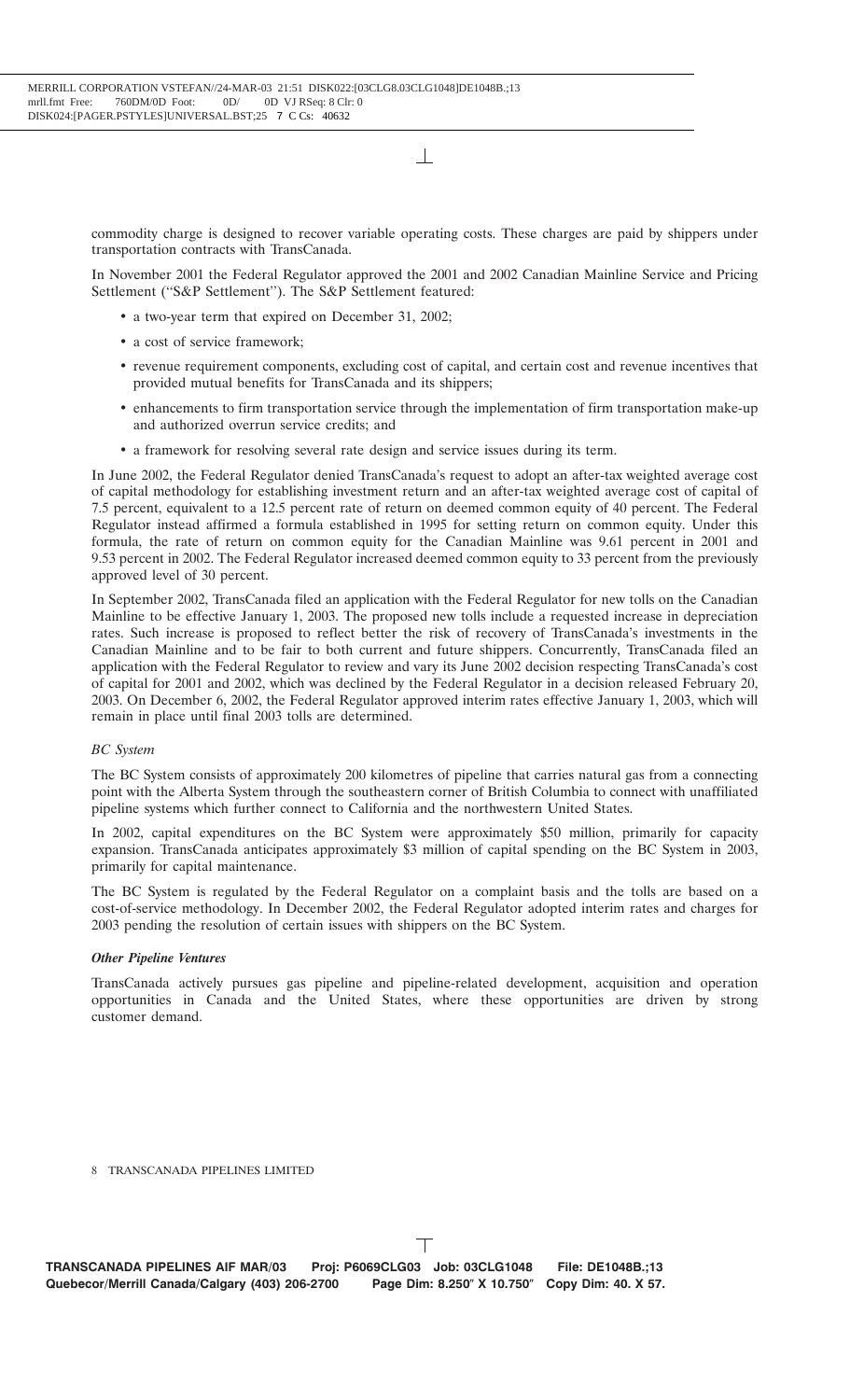## *Great Lakes*

Great Lakes, a 3,387-kilometre pipeline system in which TransCanada holds a 50-percent interest, transports Canadian natural gas from its interconnection with the Canadian Mainline at Emerson, Manitoba to markets in central Canada at St. Clair, Ontario and serves markets in the eastern and midwestern United States. Great Lakes has received approval from the U.S. Federal Energy Regulatory Commission (the ''US Regulator'') regarding a settlement agreement on its rates through to October 31, 2005.

## *TC PipeLines, LP*

TC PipeLines, LP, a U.S. publicly-held limited partnership, was formed to acquire, own and participate in the management of U.S.-based pipeline assets. In May 1999, TransCanada's 30-percent general partner interest in Northern Border was conveyed to TC PipeLines, LP in exchange for cash and a 33.4-percent interest in TC PipeLines, LP, 31.4 percent of which is comprised of common units and subordinated units, and two percent of which is a general partnership interest. TC PipeLines, LP also issued common units to the public. Northern Border, in which TransCanada now indirectly holds an approximate ten percent interest through its investment in TC PipeLines, LP, operates a 2,010-kilometre natural gas pipeline system which connects with the Foothills System in Saskatchewan and serves the midwestern United States, terminating at North Hayden, Indiana. In October 2001, Northern Border completed a 55-kilometre pipeline extension and installed additional compression that provides 545 MMcf/d of incremental transportation capacity to North Hayden, Indiana and expands Northern Border's delivery capability into the Chicago area by approximately 30 percent.

On September 1, 2000, TC PipeLines, LP acquired a 49-percent general partner interest in Tuscarora from TransCanada, and TransCanada, through a wholly-owned subsidiary, retains a one-percent general partner interest in Tuscarora. Tuscarora is a 386-kilometre natural gas pipeline system which has been in operation since December 1995. This system transports natural gas from Malin, Oregon to Wadsworth, Nevada and delivers to points in northeastern California. The Hungry Valley lateral extension, Tuscarora's second city-gate connection into Reno, Nevada, was completed in January 2001. On December 1, 2002, Tuscarora completed construction and placed into service an expansion of its pipeline system, consisting of two compressor stations and a 17-kilometre pipeline extension from the previous terminus near Reno, Nevada to Wadsworth, Nevada. The expansion serves growing power generation and residential requirements in northern Nevada. Tuscarora's current capacity is approximately 182 MMcf/d.

A subsidiary of TransCanada acts as the general partner of TC PipeLines, LP.

#### *Iroquois*

Iroquois connects with the Canadian Mainline in eastern Ontario. This 604-kilometre pipeline delivers gas to customers in the northeastern United States and currently terminates on Long Island, New York. TransCanada's total interest in Iroquois, through two wholly-owned subsidiaries, is 40.96 percent. Iroquois has a settlement agreement on a rate structure with the US Regulator effective until January 1, 2004.

Construction on Iroquois' Eastchester expansion is underway and partially complete. Portions of the project's compression additions went into service in November 2002 with the remainder of the project anticipated to be completed mid-2003. This extension will extend Iroquois' system from Long Island into New York City and will provide an additional 230 MMcf/d of new service into this market.

#### *Trans Qu´ebec & Maritimes*

TransCanada holds a 50-percent interest in the 572-kilometre TQM pipeline, which connects with the Canadian Mainline. TOM serves markets in Québec and connects with the Portland system. In 2002, TransCanada agreed to provide various operating and administrative services to TQM effective January 2003.

## *Portland*

TransCanada's 33.29-percent interest in Portland is held through two wholly-owned subsidiaries. Portland is a 471-kilometre interstate pipeline that interconnects with the pipeline system of TQM at the United States/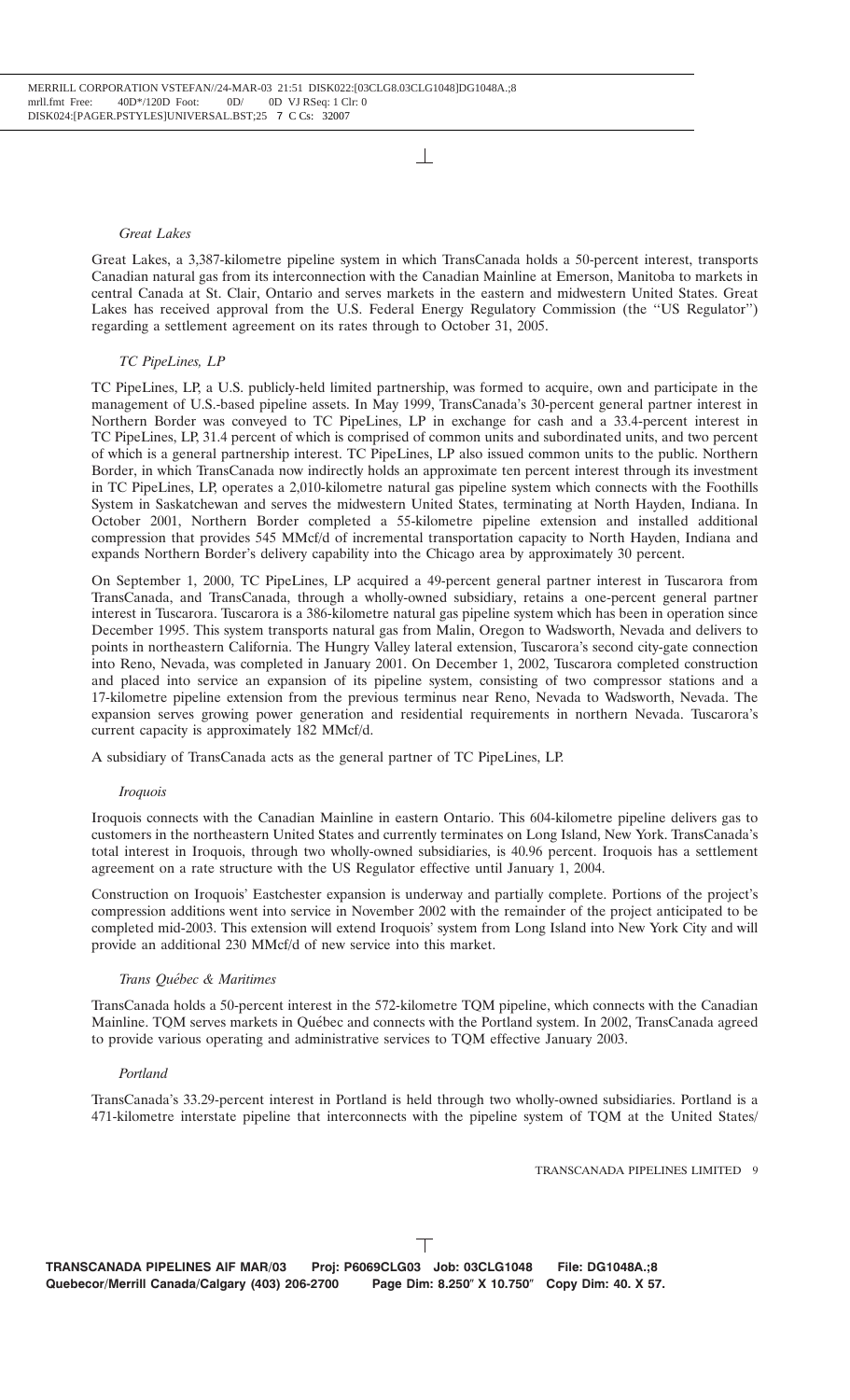Canadian border at Pittsburg, New Hampshire and with the Tennessee Gas Pipeline in Haverhill and Dracut, Massachusetts. The southern sections of Portland, consisting of 163 kilometres, are part of the joint facilities shared with Maritimes and Northeast Pipeline. Portland holds a one-third ownership interest in the joint facilities.

Portland filed a rate application with the US Regulator in October 2001 which was accepted and went into effect subject to refund in April 2002. Portland and customer representatives reached an agreement on new rates and Portland submitted an uncontested agreement to the US Regulator in October 2002, which was approved in its entirety in January 2003.

## *Foothills System*

The Foothills System is a 1,040-kilometre natural gas pipeline that transports western Canadian natural gas from central Alberta to connecting pipelines for transportation to markets in the United States.

## *Northern Development*

TransCanada is actively pursuing northern gas development opportunities. Foothills holds the regulatory certificate for the Canadian portion of the Alaska Highway project, and together, TransCanada and Foothills hold the Alaskan certificate for the project. TransCanada believes that the Alaska Natural Gas Transportation System (''ANGTS'') has significant advantages over alternative proposals to deliver Alaskan gas to market, and that a successful completion of the project would meet the needs of both the Alaskan producers and North American consumers.

TransCanada continues to work with Mackenzie Delta producers in Canada to bring Mackenzie Delta natural gas to market by accessing gas resources through new pipeline infrastructure in the Northwest Territories which would connect to the Alberta System.

## *Ventures LP*

TransCanada Pipeline Ventures Limited Partnership (''Ventures LP'') is a business created by TransCanada to provide energy solutions for its customers operating in the WCSB. It currently owns two natural gas pipelines providing service from the Alberta System, one to the Fort McMurray oil sands region in northern Alberta, and the other to a large petrochemical complex at Joffre, Alberta.

## *CrossAlta*

TransCanada holds a 60-percent interest in Crossfield Storage Joint Venture and is thereby entitled to a proportional share of the earnings of CrossAlta Gas Storage & Services Ltd., which owns a gas storage facility near Crossfield, Alberta.

#### *TransGas*

TransCanada holds a 46.5-percent interest in TransGas de Occidente S.A. (''TransGas''), a 344-kilometre natural gas pipeline, extending from Mariquita to Cali, Colombia. TransCanada is also the operator of TransGas.

#### *Regulation of North American Pipelines*

The operations of TQM and the Foothills System and their subsidiaries are regulated by the Federal Regulator. The Foothills System is also regulated by the Northern Pipeline Agency of Canada. Under the *National Energy Board Act* (Canada), the Federal Regulator regulates the construction and operation of interprovincial pipelines and the Canadian portion of international pipelines. The Federal Regulator also approves pipeline tolls and the import and export of natural gas.

The construction and operations of Ventures LP's Fort McMurray oilsands pipeline and Joffre pipeline are regulated by the Alberta Regulator.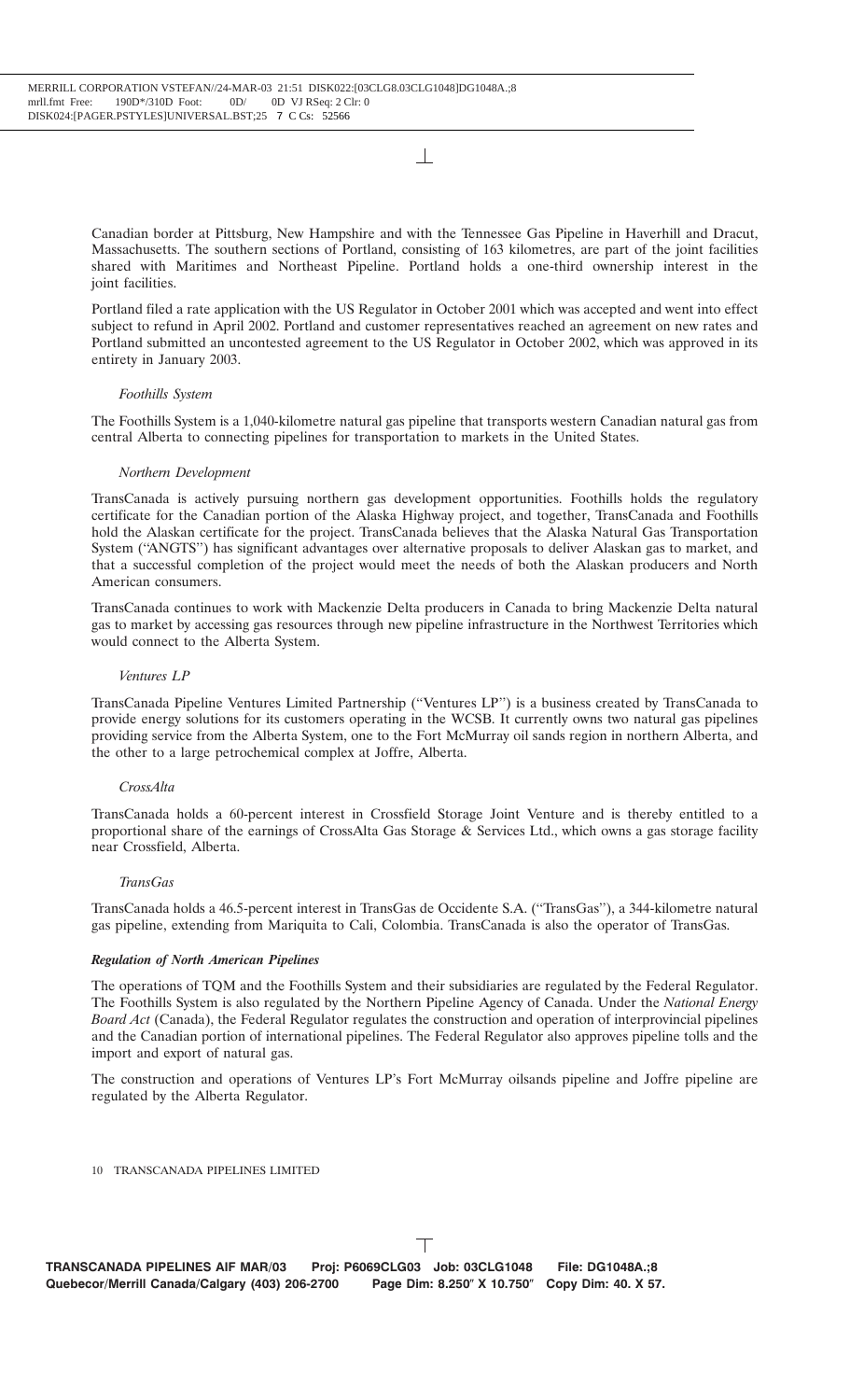With respect to TransCanada's United States pipeline investments, the *Natural Gas Act of 1938* (''NGA'') establishes the framework for regulation of interstate natural gas transportation, facilities construction and terms and conditions of service. The US Regulator is charged with implementing the NGA's requirements. The volumes of natural gas transported for TransCanada on Great Lakes are subject to NGA authorizations issued by the US Regulator. Interconnected natural gas pipelines and other United States interstate pipeline projects in which TransCanada has investments are subject to the US Regulator and NGA regulation, as well as certain state regulatory requirements.

The cross-border import and export of natural gas is subject to authorizations granted by the Federal Regulator and the United States Department of Energy.

## *Competition in Transmission*

All three of TransCanada's wholly-owned pipelines are connected to and supplied by one of North America's largest natural gas basins, the WCSB. However, the WCSB is maturing and it will be a challenge for producers to increase production in this basin. Other pipeline systems connected to the WCSB, including some of TransCanada's interconnected pipelines, have expanded in the last few years. These expansions have provided shippers with additional flexibility and competitive choices when moving WCSB supplies to market. The WCSB gas supply is not expected to increase.

The Alberta System is the primary transporter of natural gas within the province of Alberta and to provincial boundary points. However, a number of alternative pipelines have been constructed which seek to offer price advantages and provide competition to the Alberta System. The Alliance Pipeline went into service in December 2000, and competes for supply directly with the Alberta System, the Canadian Mainline, Foothills and Northern Border pipelines. AltaGas Services' short-haul South Suffield and North Suffield bypass pipelines went into service in 2000 and 2001, respectively, and both connect with TransCanada's Canadian Mainline. These short-haul bypasses account for less than five percent of the Alberta System's throughput. The Alberta System also faces increased competition from other pipelines.

In anticipation of and in response to these developments, the Alberta System's current tolling methodology was designed to enhance TransCanada's ability to provide competitive pricing and service flexibility and to provide TransCanada with the ability to respond to potential future bypass pipelines through the offering of load retention services.

The Canadian Mainline is now one of three natural gas pipelines providing transportation service directly from the WCSB to eastern Canada and to export points serving the midwestern and northeastern United States. Increased competition has led to the non-renewal of some of the firm service contracts on the Alberta System and the Canadian Mainline, and has led to decreased utilization on certain pipeline segments. The Vector pipeline (in which TransCanada has no ownership interest) went into service in 2000 and provides additional capacity to the Canadian Mainline's core markets in eastern Canada by connecting with the Alliance Pipeline, and other pipelines in Chicago, Illinois. Together, the Alliance pipeline, the Northern Border pipeline and the Vector pipeline form a bypass of the Canadian Mainline for service to Eastern Canadian markets.

For additional information on business risks in Transmission, please see ''Transmission — Business Risks'' in the MD&A.

#### *Research and Development*

In 2002, TransCanada spent approximately \$10.6 million on research and development activities of which approximately \$1.8 million related to research on pipeline integrity management, approximately \$3.9 million on other regulated pipeline activities and approximately \$4.9 million on non-regulated pipeline ventures.

#### **Power**

The power segment of TransCanada's business includes the construction, ownership, operation and management of power plants and the marketing of electricity, and provides electricity account services to energy and industrial customers. This segment operates in Canada and the United States.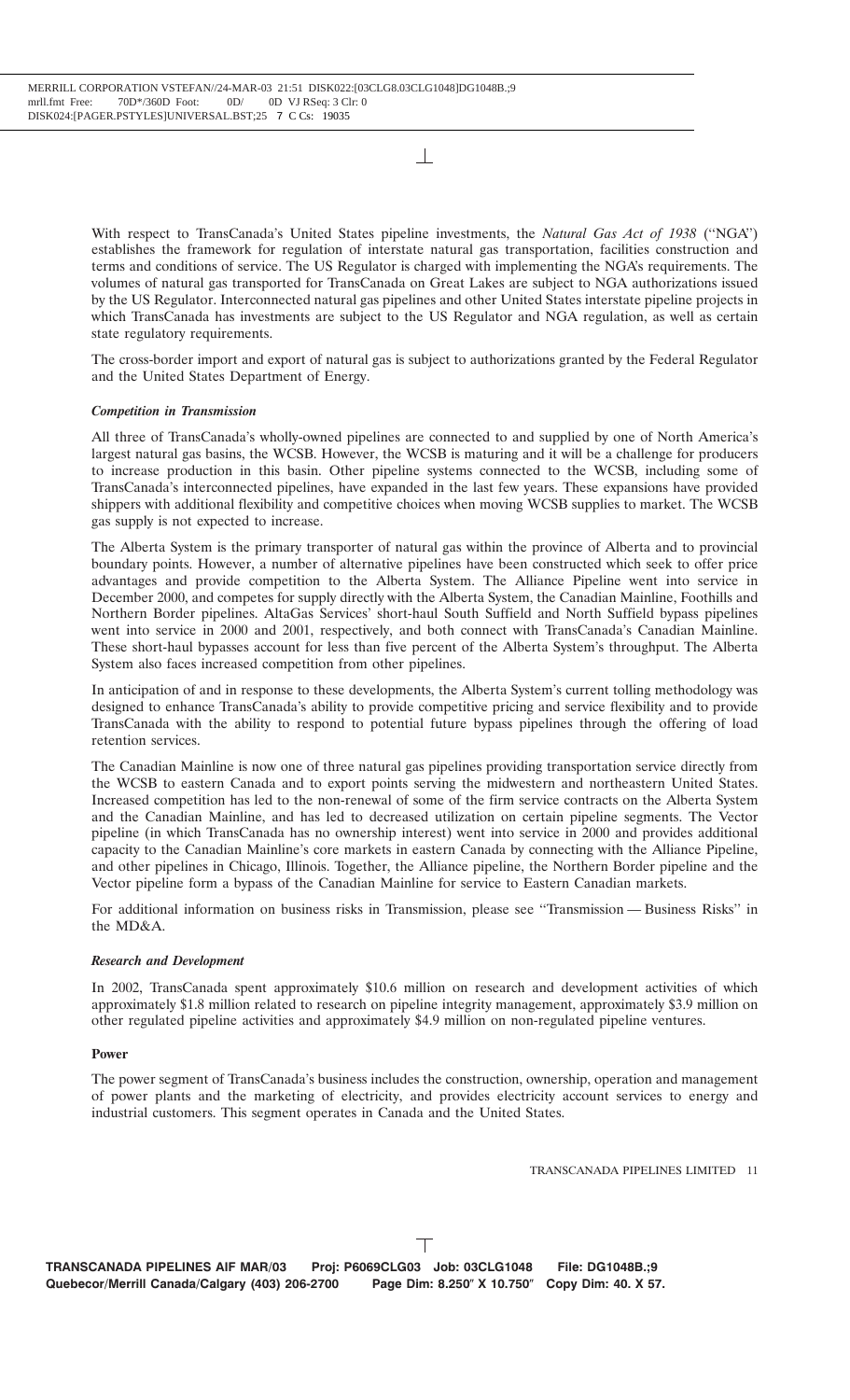TransCanada owns and operates:

- a waste-heat fuelled power plant at the Cancarb facility in Medicine Hat, Alberta (27 MW);
- cogeneration plants in Alberta at Carseland (80 MW), Redwater (40 MW), Bear Creek (80 MW) and MacKay River (165 MW — anticipated to be in service in late 2003);
- the Curtis Palmer hydro-electric power facilities near Corinth, New York (60 MW); and
- Ocean State Power in Burrillville, Rhode Island (560 MW).

TransCanada has long-term power purchase arrangements in place for:

• 100-percent of the production of the Sundance A (560 MW) and 50-percent of the production of Sundance B (353 MW of 706 MW) power facilities near Wabamun, Alberta.

TransCanada operates, through Power LP:

- five power plants in Ontario and one in British Columbia (264 MW); and
- one power plant in the United States (64 MW).

TransCanada owns, but does not operate:

- the ManChief power plant near Denver, Colorado (300 MW);
- a 31.6-percent interest in the nuclear power generation facilities of Bruce Power in Ontario (3,140 MW total in operation, plus approximately 1,500 MW total expected to be operational in 2003); and
- a 17-percent interest in Huron Wind L.P. (9 MW total).

TransCanada has a power marketing office in Westborough, Massachusetts to manage the Ocean State Power purchase agreements and market supply obligations, and to take advantage of additional marketing opportunities in the New England and New York markets. The office also markets the output of Power LP's Castleton-on-Hudson power plant.

TransCanada sells the entire output from the Curtis Palmer facilities under a fixed price power purchase agreement with Niagara Mohawk Power Corporation. At current rates of production, the agreement has a remaining term of more than 25 years. In 2000, the Curtis Palmer facility was re-licensed by the US Regulator to operate for a period of 40 years.

Operations and maintenance services for the ManChief power plant will continue to be supplied by the current contracted service provider.

Operations and maintenance services for the Bruce Power plants will continue to be supplied by the current management and staff of Bruce Power.

In December 2002, TransCanada and OPG created a new limited partnership, the Portlands Energy Centre L.P., to study the feasibility of developing a 550 MW combined-cycle natural gas-fuelled cogeneration power plant on a former power generation site in the Portlands area of the Toronto, Ontario downtown waterfront.

TransCanada continues to investigate potential investment opportunities in North America.

#### *TransCanada Power, L.P.*

TransCanada manages, operates and is the largest unitholder of Power LP, a publicly-held limited partnership that owns seven power plants. TransCanada holds 35.6 percent of the units of Power LP.

Power LP owns combined-cycle power plants — fuelled by a combination of natural gas and waste exhaust heat from adjacent TransCanada compression facilities — in Nipigon, Kapuskasing, North Bay and Tunis, Ontario. It also owns a natural gas cogeneration plant in Castleton-on-Hudson, New York and wood-waste fuelled power plants near Hearst, Ontario and at Williams Lake, British Columbia.

TransCanada supplies the natural gas fuel for certain of Power LP's plants.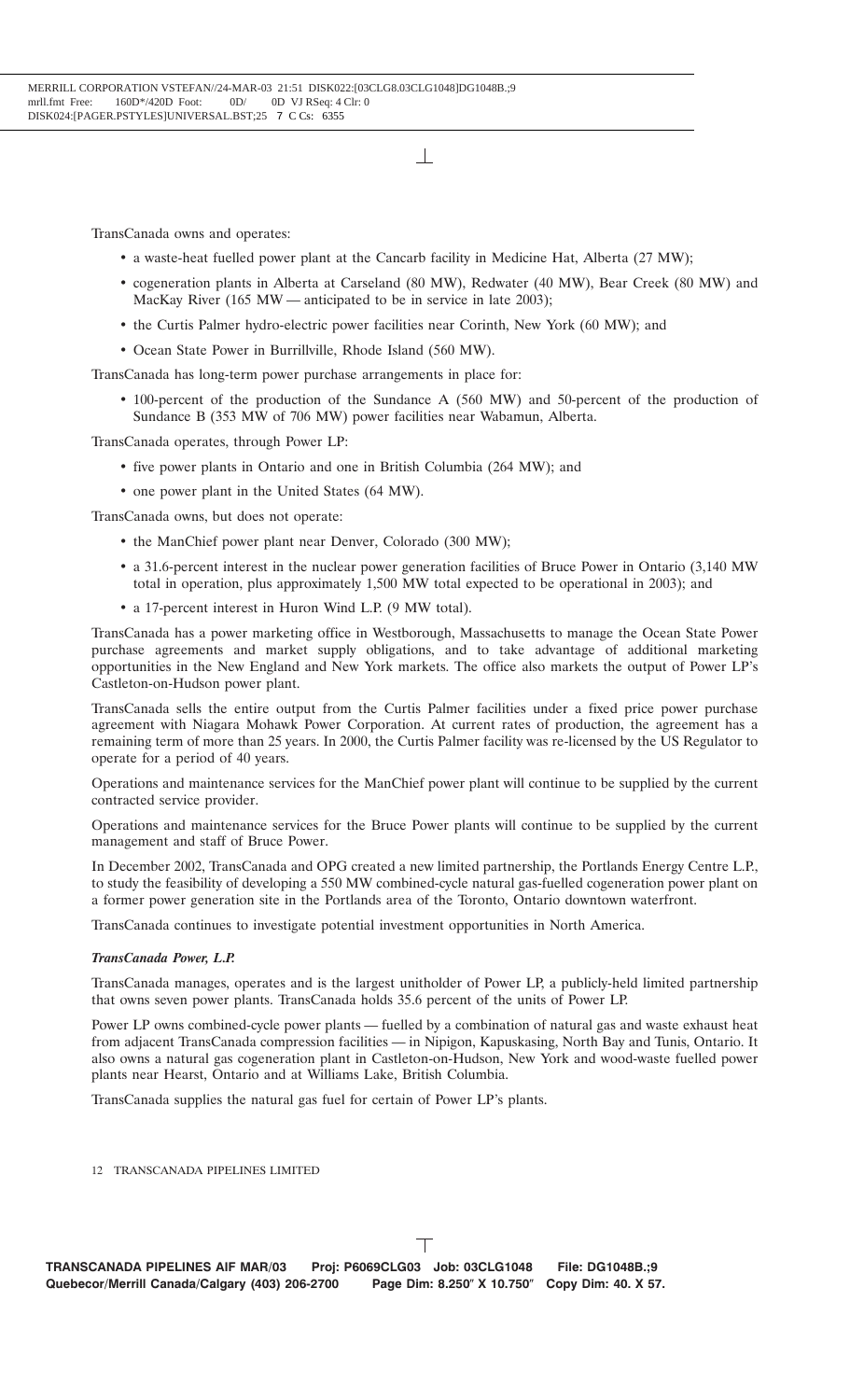On October 23, 2001, Power LP completed the sale of approximately 5.7 million partnership units from treasury for net proceeds of \$166 million, which was used to retire the partnership's long-term debt. This transaction resulted in TransCanada's ownership interest being reduced to 35.6 percent.

Power LP's seven plants have a total generating output of 328 MW. It is the largest publicly traded power income fund in Canada with a market capitalization of approximately \$1.2 billion.

The following tables set forth the revenues earned, power volumes marketed and generation capacity in Canada and the United States for the years ended December 31, 2002 and 2001 from TransCanada's power operations.

|                                                                           | 2002                  |         | 2001                  |                |  |
|---------------------------------------------------------------------------|-----------------------|---------|-----------------------|----------------|--|
|                                                                           | <b>Revenues</b>       | Percent | <b>Revenues</b>       | <b>Percent</b> |  |
| $Revenues^{(1)}$                                                          | (millions of dollars) |         | (millions of dollars) |                |  |
| $Canada - Domestic \dots \dots \dots \dots \dots \dots \dots \dots \dots$ | 655                   | 51      | 834                   | 60             |  |
| $Canada - Export \ldots \ldots \ldots \ldots \ldots \ldots \ldots$        |                       |         | 90                    | 6              |  |
|                                                                           | 638                   | 49      | 471                   | 34             |  |
|                                                                           | 1,293                 | 100     | 1,395                 | 100            |  |
|                                                                           | 2002                  |         | 2001                  |                |  |
|                                                                           | <b>Volume</b>         | Percent | <b>Volume</b>         | <b>Percent</b> |  |
| Volumes Sold $(2)$                                                        | (gigawatt hours)      |         | (gigawatt hours)      |                |  |
|                                                                           | 11.493                | 60      | 10.140                | 71             |  |
| $Canada - Expert \dots \dots \dots \dots \dots \dots \dots \dots \dots$   | 10                    |         | 210                   |                |  |
|                                                                           |                       |         |                       |                |  |
|                                                                           | 7,541                 | 40      | 3,973                 | 28             |  |

|                                             | 2002              |                | 2001              |         |
|---------------------------------------------|-------------------|----------------|-------------------|---------|
|                                             | <b>Generation</b> | <b>Percent</b> | <b>Generation</b> | Percent |
| Generation Capacity <sup>(2)(3)(4)(5)</sup> | (megawatts)       |                | (megawatts)       |         |
|                                             | 1.404             | 59             | 1.324             | hh      |
|                                             | 984               |                | 684               |         |
|                                             | 2.388             | 100            | 2.008             | 100     |

**Notes:**

- (1) Includes TransCanada's revenues generated by Ocean State Power and Power LP (after eliminating intercompany transactions with TransCanada).
- (2) Includes 100-percent of volumes sold by, and the generation capacity of, Ocean State Power and Power LP (after eliminating intercompany transactions with TransCanada).
- (3) Excludes MacKay River (165 MW) which was under construction at Year End. Construction of the Bear Creek plant (80 MW) was substantially complete by December 31, 2002.
- (4) Includes power purchase arrangements from Sundance A (560 MW) controlled by TransCanada and Sundance B (353 MW). TransCanada owns 50-percent of Sundance B's total output of 706 MW through an investment in ASTC Power Partnership.
- (5) Excludes the generation capacity of Bruce Power (3,140 MW, plus 1,538 MW anticipated to be on-line mid-2003).

#### *Regulation of Power*

TransCanada's investments in Ocean State Power, Curtis Palmer, ManChief, and TransCanada's United States electric power marketing activities are subject to the jurisdiction of the US Regulator under the U.S. *Federal Power Act*, as well as the jurisdiction of certain state regulatory authorities.

Deregulation of the power industry is proceeding at different stages throughout most of the markets in which TransCanada currently operates, namely Alberta, Ontario and the northern United States. In 2001, Alberta deregulated its generation assets and opened the market for retailers and wholesalers. In 2002, the Ontario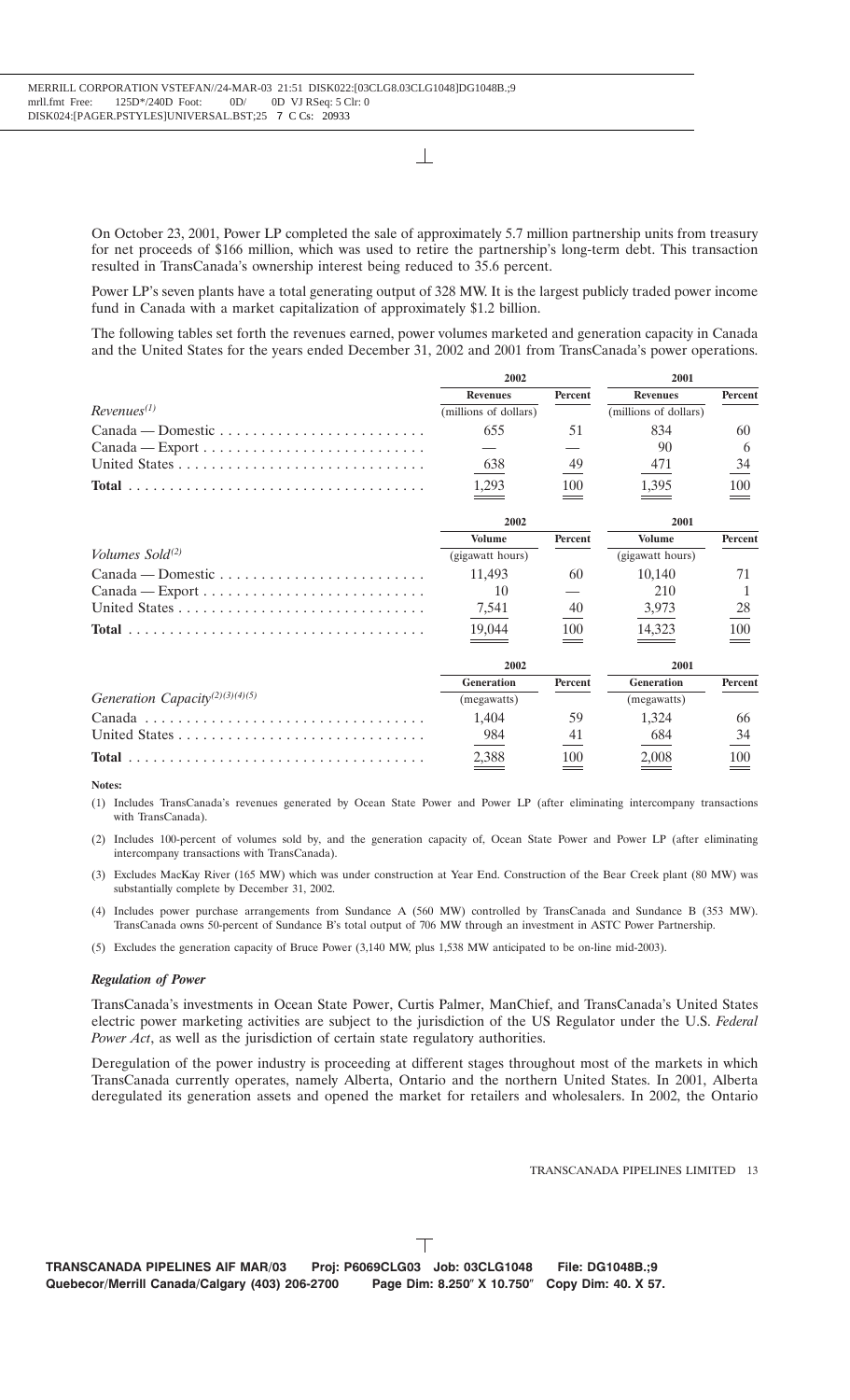government began deregulation of its electricity market but later capped rates for small consumers. This cap does not directly affect the wholesale market where TransCanada is primarily focused.

#### *Competition in Power*

TransCanada's power business has operated and continues to operate in highly competitive markets that are driven mainly by price. However, the majority of TransCanada's power generation business is underpinned by long-term or medium-term fixed price contracts that are unaffected by short-term price changes in the marketplace. The power industry in North America is currently in the process of deregulation, with various provinces and states at different stages in the process. TransCanada continues to monitor such deregulation and to seek investment opportunities as they arise.

For additional information on business risks in TransCanada's Power business, please see ''Power — Business Risks'' in the MD&A.

#### **Other Interests**

#### *Cancarb Limited*

TransCanada owns Cancarb Limited, a thermal carbon black manufacturing facility located in Medicine Hat, Alberta.

#### *TransCanada Turbines*

TransCanada owns a 50-percent interest in TransCanada Turbines Ltd., a repair and overhaul business for aero-derivative industrial gas turbines. This business operates primarily out of facilities in Calgary, Alberta, with offices in Bakersfield, California; East Windsor, Connecticut; and Liverpool, England.

#### *TransCanada Calibrations*

TransCanada owns 80 percent of TransCanada Calibrations Ltd, a gas meter calibration business certified by Measurement Canada, located at Ile des Chênes, Manitoba.

#### **Discontinued Operations**

Between 1999 and 2002, TransCanada continued to focus on natural gas transmission and power generation. During that time, TransCanada sold off substantially all of its assets in international, midstream, and oil and gas marketing businesses that were identified for disposition. For further information on Discontinued Operations please refer to Note 19 of TransCanada's 2002 Audited Consolidated Financial Statements.

#### *Gas Marketing and Trading*

As of December 1, 2001, TransCanada sold substantially all of its natural gas marketing and trading operations. TransCanada retains certain contingent liabilities relating to its former gas marketing business due to the refusal of some counterparties to agree to the assignment and novation of its contracts to the purchasers of the assets. The exposures relating to these contracts are declining as the terms of the contracts expire.

#### *International*

TransCanada's international transmission, processing and power generation operations were focused primarily in Latin America, Europe and Asia Pacific. In December 1999, TransCanada announced its intention to exit from all of its international operations and during 2000 and 2001 sold the majority of its international businesses and assets, leaving, as at February 25, 2003, the following discontinued international operations remaining to be sold.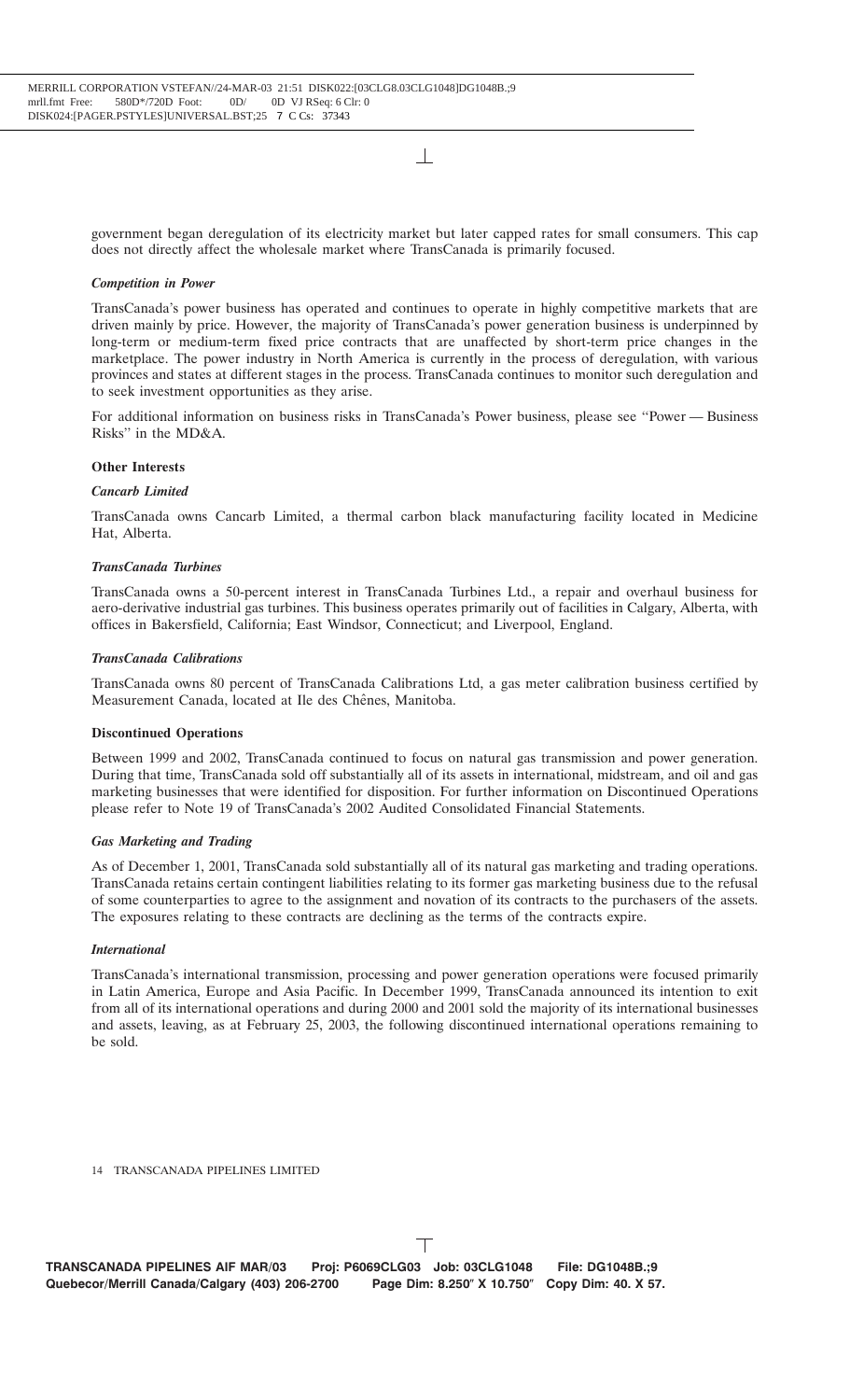## *Latin America*

## TransCanada holds:

- a 30-percent interest in Gasoducto del Pacifico (''Gas Pacifico''), a 540-kilometre natural gas pipeline from Argentina to Concepción, Chile; and
- a 30-percent interest in INNERGY Holdings S.A., an industrial natural gas transportation and marketing company operating in the Concepción, Chile region, which transports gas on the Gas Pacifico system.

## *Asia Pacific*

TransCanada holds an indirect ten percent interest in PT Paiton Energy Company, which owns a power project consisting of two 615-megawatt coal-fired power units located in Indonesia.

## *Regulation in International*

The majority of countries in which TransCanada continues to have business interests have various government entities in charge of drafting and implementing the policies and regulations with respect to exploration, production, transportation, refining, processing and distribution of hydrocarbons, as well as all other activities related to the energy sector.

## *Competition in International*

TransCanada's international businesses are conducted in a highly competitive environment, comprised of major energy companies and consortia with years of international experience and established relationships. Projects were generally awarded by way of international tender.

## *International Business Risks*

TransCanada's international investments are subject to a number of risks unique to international business. These risks include exchange controls and fluctuation of the local currency, political risk, community actions, changes in laws, price control, the availability and quality of local labour skills, and labour unrest, among others. Such risks are mitigated by insurance policies, participation of local and foreign partners, prudent commercial structuring and other measures.

#### *Midstream*

In 2000 and 2001, TransCanada sold substantially all of its portfolio of natural gas gathering, processing, straddle plant and extraction assets in Alberta, British Columbia and Saskatchewan.

During 2002, the Harmattan gas plant was TransCanada's only remaining midstream asset. Although a purchase and sale agreement for the plant was signed in 2001, an unrelated third party initiated litigation which delayed the sale. The litigation was settled in late 2002, and the sale closed in January 2003.

#### **HEALTH, SAFETY AND ENVIRONMENT**

TransCanada is committed to providing a safe and healthy environment for its employees and the public, and to the protection of the environment. Health, safety and environment ("HS&E") is a priority in all of TransCanada's operations. The HS&E Committee of the Board of Directors monitors compliance with the TransCanada HS&E corporate policy through regular reporting by the company's department of Community, Safety & Environment. TransCanada's senior executives are also committed to ensuring TransCanada is in compliance with its policies and is an industry leader. Senior executives are regularly advised of all important operational issues and initiatives relating to HS&E.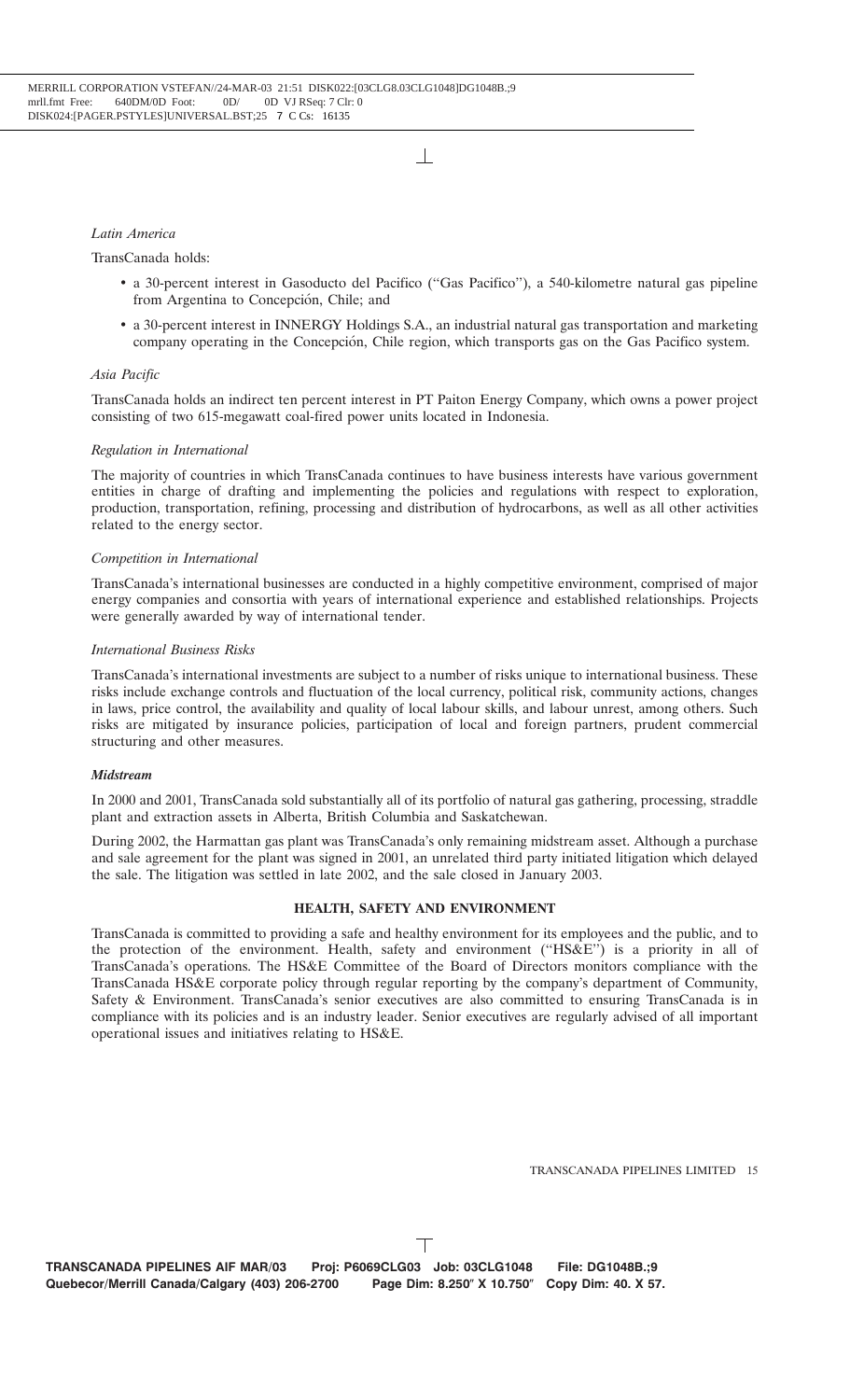TransCanada has an HS&E management system modeled after ISO 14001 elements to facilitate the focus of resources on the areas of greatest risk to the organization's business activities relating to health, safety and environment. It highlights opportunities for improvement, enables the company to work towards defined HS&E expectations and objectives, and provides a competitive business advantage. HS&E audits, management system assessments and planned inspections are used to assess both the effectiveness of implementation of HS&E programs, processes and procedures, and TransCanada's compliance with regulatory requirements.

TransCanada employs full-time staff dedicated to HS&E matters, and incorporates HS&E policies and principles into the planning, development, construction and operation of all its projects. Environmental protection requirements have not had a material impact on the capital expenditures of TransCanada to date; however there can be no assurance that such requirements will not have a material impact on TransCanada's financial or operating results in future years. Such requirements can be dependent on a variety of factors including the regulatory environment in which TransCanada operates.

#### **Climate Change**

Environmental initiatives related to climate change are a strategic issue for TransCanada, particularly in light of the Canadian government's ratification of the Kyoto Protocol in December 2002. TransCanada has had a comprehensive climate change strategy in place since 1999, which includes five key areas of activity:

- Participation in policy forums:
- Direct emissions reduction:
- Long term technology development:
- Emissions offset analysis; and
- Pursuit of business opportunities.

Activities in each of these areas occurred in 2002 and will continue in 2003.

In 2002, TransCanada received a fourth consecutive gold level reporting status for its 2002 Voluntary Challenge and Registry (''VCR'') report. To achieve gold level status, VCR reports are rated in several categories. Gold level reporters must attain a score of at least 90/100 and must also meet mandatory criteria. Approximately twelve percent of the submissions to the registry have received gold level reporting recognition.

The Kyoto Protocol, ratified by the Canadian Federal Government in December 2002, requires Canada to reduce its greenhouse gas emissions significantly. The Canadian government has not yet provided details on how it intends to meet these reduction targets, and until it does so, TransCanada cannot predict the degree to which it will be affected.

#### **PATENTS, LICENCES AND TRADEMARKS**

TransCanada is the beneficial owner and, in some cases, the licencee of a number of trademarks, patents and licences. While these trademarks, patents and licences constitute valuable assets, TransCanada does not regard any single trademark, patent or licence as being material to its operations as a whole.

#### **LEGAL PROCEEDINGS**

TransCanada is subject to various legal proceedings and actions arising in the normal course of business. For further information, refer to Note 18 of TransCanada's 2002 Audited Consolidated Financial Statements.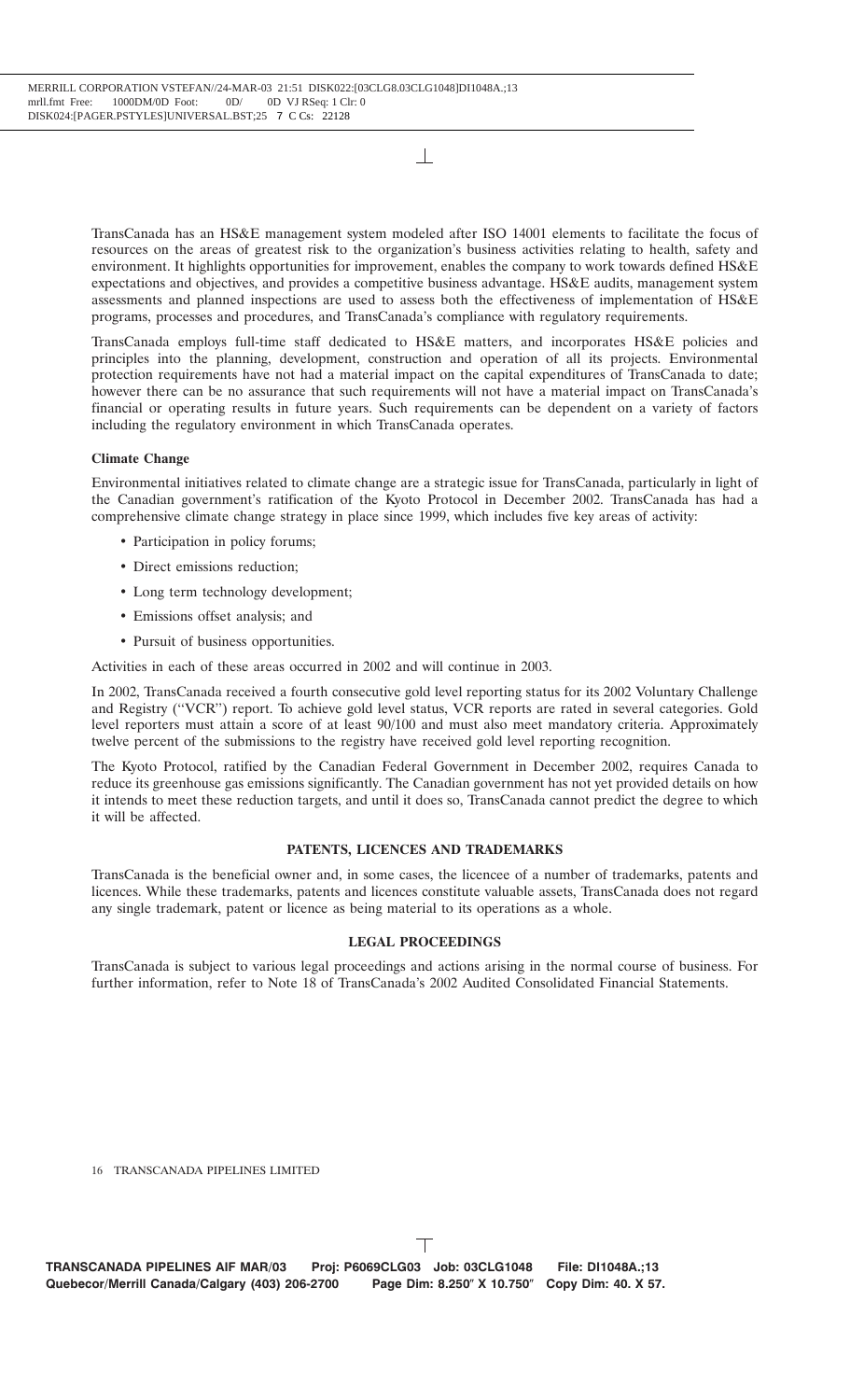### **FINANCIAL INFORMATION**

#### **Three-Year Selected Consolidated Financial Information**

Selected consolidated financial information for the years ended December 31, 2002, 2001 and 2000 is found under the heading ''Three-Year Financial Highlights'' in the Annual Report and is hereby incorporated by reference.

For a discussion on the factors affecting the comparability of the financial data, including discontinued operations and changes in accounting policies, refer to Note 1, Note 2 and Note 19 of TransCanada's 2002 Audited Consolidated Financial Statements.

#### **Three-Year Dividend Information**

The dividends declared per share during the past three completed financial years are set forth in the following tables.

#### *Dividends Declared on Common Shares*

| 2002 | 2001                | 2000 |
|------|---------------------|------|
|      | (dollars per share) |      |
|      |                     |      |

**Note:**

(1) On January 28, 2003, the Board of Directors of TransCanada announced an increase in the dividend on Common Shares to \$0.27 per share for the quarter ended March 31, 2003.

#### *Dividends Declared on Preferred Shares*

|                                              | 2001 |                     |
|----------------------------------------------|------|---------------------|
|                                              |      | (dollars per share) |
| Cumulative Redeemable First Preferred Shares |      |                     |
|                                              |      |                     |
|                                              |      |                     |
|                                              |      |                     |
|                                              |      |                     |

#### **Notes:**

(1) Series R Shares were redeemed December 15, 2000.

- (2) Series S Shares were issued July 2, 1998 pursuant to the Plan of Arrangement with NOVA in exchange for the Cumulative Redeemable First Preferred Shares, Series 1 issued March 27, 1997 by NOVA. The Series S Shares were subsequently repurchased by way of a substantial issuer bid and through the compulsory acquisition provisions of the *Canada Business Corporations Act* in November 2000. The 0.64375 dividend declared for Series S Shares on October 31, 2000 for shareholders of record on January 31, 2001 has not been included in the table.
- (3) Series U Shares were issued October 15, 1998.
- (4) Series Y Shares were issued March 5, 1999.

#### *Dividend Restrictions*

Certain of TransCanada's outstanding preferred shares contain restrictions requiring that no dividends shall be declared or paid on common shares unless all dividends payable on all shares ranking in priority to the common shares with respect to payment of dividends have been declared and paid. In addition, there are provisions in the various trust indentures and credit agreements to which TransCanada is a party, which restrict the payment of dividends on TransCanada's common shares in certain limited circumstances. At Year End, such provisions did not restrict or alter TransCanada's ability to declare or pay dividends.

## **MARKET FOR SECURITIES**

The following information is given at February 25, 2003.

TransCanada's common shares are listed on the Toronto Stock Exchange and the New York Stock Exchange.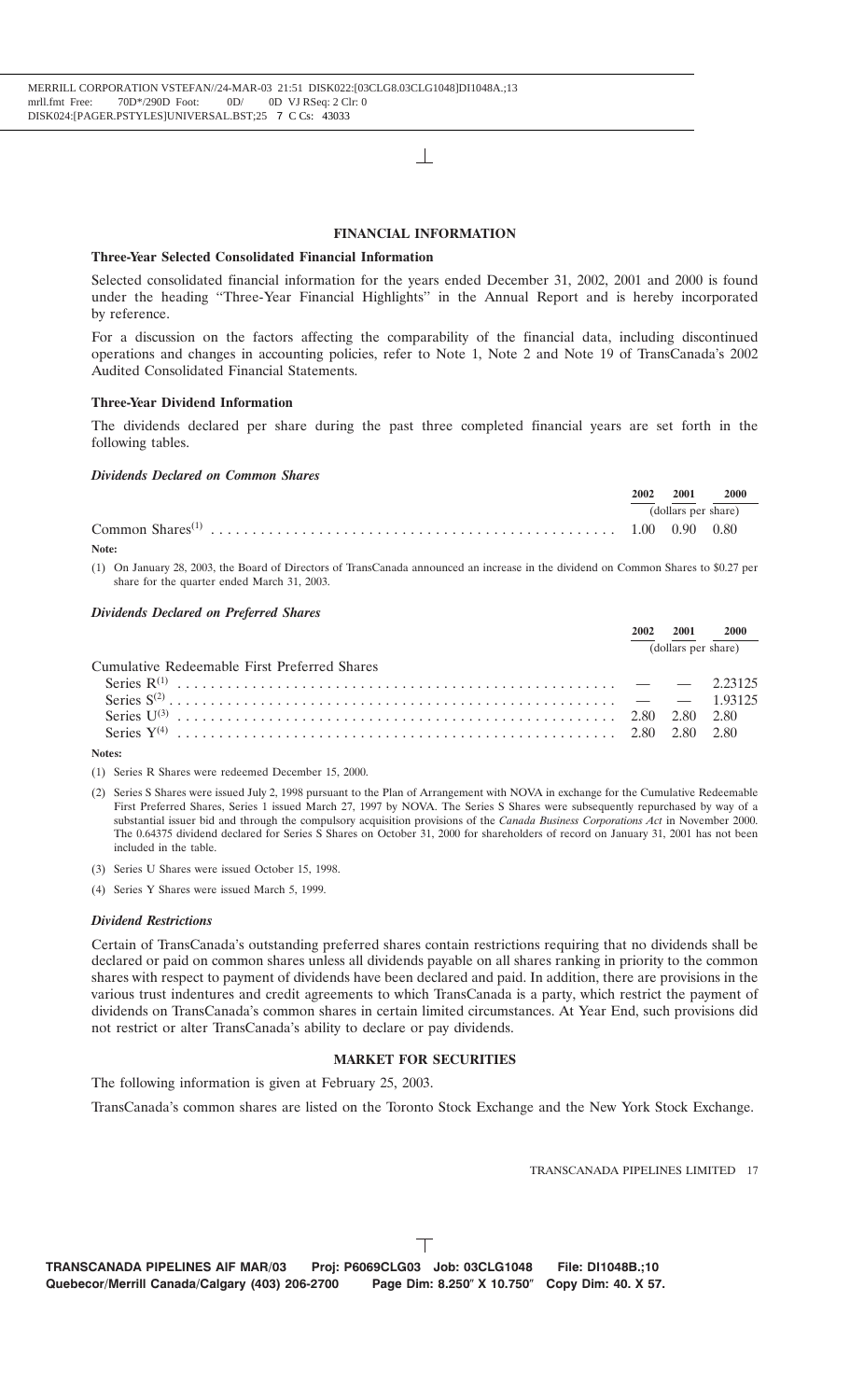The Cumulative Redeemable First Preferred Shares, Series U and Series Y are listed on the Toronto Stock Exchange.

The 8.75% junior subordinated debentures (which are obligations of TransCanada Capital, an unaffiliated business trust), due 2045; and the 8.25% preferred securities, due 2047, are listed on the New York Stock Exchange.

The 7.875% debentures due April 1, 2023 of NGTL are listed on the New York Stock Exchange.

The 16.50% First Mortgage Pipe Line Bonds due 2007 are listed on the London Stock Exchange.

## **DIRECTORS AND OFFICERS**

As of February 25, 2003, the directors and officers of TransCanada as a group beneficially owned, directly or indirectly, or exercised control or direction over, 412,771 common shares and 32,540 units of Power LP, which constitutes less than one percent of TransCanada's common shares and less than one percent of the voting securities of any of its subsidiaries or affiliates. TransCanada collects this information from its directors and officers but otherwise has no direct knowledge of individual holdings of its securities. Further information as to securities beneficially owned or over which control or direction is exercised, is provided in TransCanada's 2003 Management Proxy Circular dated February 25, 2003 under the heading ''Annual Meeting Business — Election of Directors''. See ''Additional Information'' in this Annual Information Form.

#### *Directors*

Set forth below are the names of the thirteen directors who served on TransCanada's Board of Directors at Year End, together with their municipalities of residence, all positions and offices held by them with TransCanada and its significant affiliates, their principal occupations or employment during the past five years and the year from which each director has continually served as a director of TransCanada, and NOVA prior to the 1998 merger, as applicable.

| Name                                                                 | <b>Principal Occupation During The Five Preceding Years</b>                                                                                                                                                                                                                                                                                                                                                                                                             | <b>Director Since</b> |
|----------------------------------------------------------------------|-------------------------------------------------------------------------------------------------------------------------------------------------------------------------------------------------------------------------------------------------------------------------------------------------------------------------------------------------------------------------------------------------------------------------------------------------------------------------|-----------------------|
| Douglas D. Baldwin, P. Eng.<br>Calgary, Alberta                      | Corporate Director. President and Chief Executive Officer,<br>TransCanada, from August 1999 to April 2001. Prior to<br>December 1998, Senior Vice-President and Director,<br>Imperial Oil Limited (integrated energy). Director,<br>Talisman Energy Inc., UTS Energy Corporation and<br>Resolute Energy Inc.                                                                                                                                                            | 1999                  |
| Ronald B. Coleman<br>Calgary, Alberta                                | President, R.B. Coleman Consulting Co. Ltd. and<br>Chairman, Dominion Equity Resource Fund Inc. (oil and<br>gas activities).<br>Retiring April 25, 2003.                                                                                                                                                                                                                                                                                                                | 1998<br>(NOVA, 1987)  |
| Wendy K. Dobson<br>Uxbridge, Ontario                                 | Professor, Rotman School of Management and Director,<br>Institute for International Business, University of Toronto<br>(education). Director, MDS Inc., DuPont Canada Inc. and<br>The Toronto-Dominion Bank.                                                                                                                                                                                                                                                            | 1992                  |
| The Hon. Paule Gauthier,<br>P.C., O.C., O.Q., Q.C.<br>Québec, Québec | Senior Partner, Desjardins Ducharme Stein Monast (law<br>firm). Director, The Royal Bank of Canada, Royal Trust<br>Corporation of Canada, The Royal Trust Company,<br>Rothmans Inc. and Metro Inc. Member, Board of<br>Governors, Royal Military College of Canada. Chair,<br>Security Intelligence Review Committee. President,<br>Fondation de la Maison Michel Sarrazin and President,<br>Institut Québecois des Hautes Etudes Internationales,<br>Laval University. | 2002                  |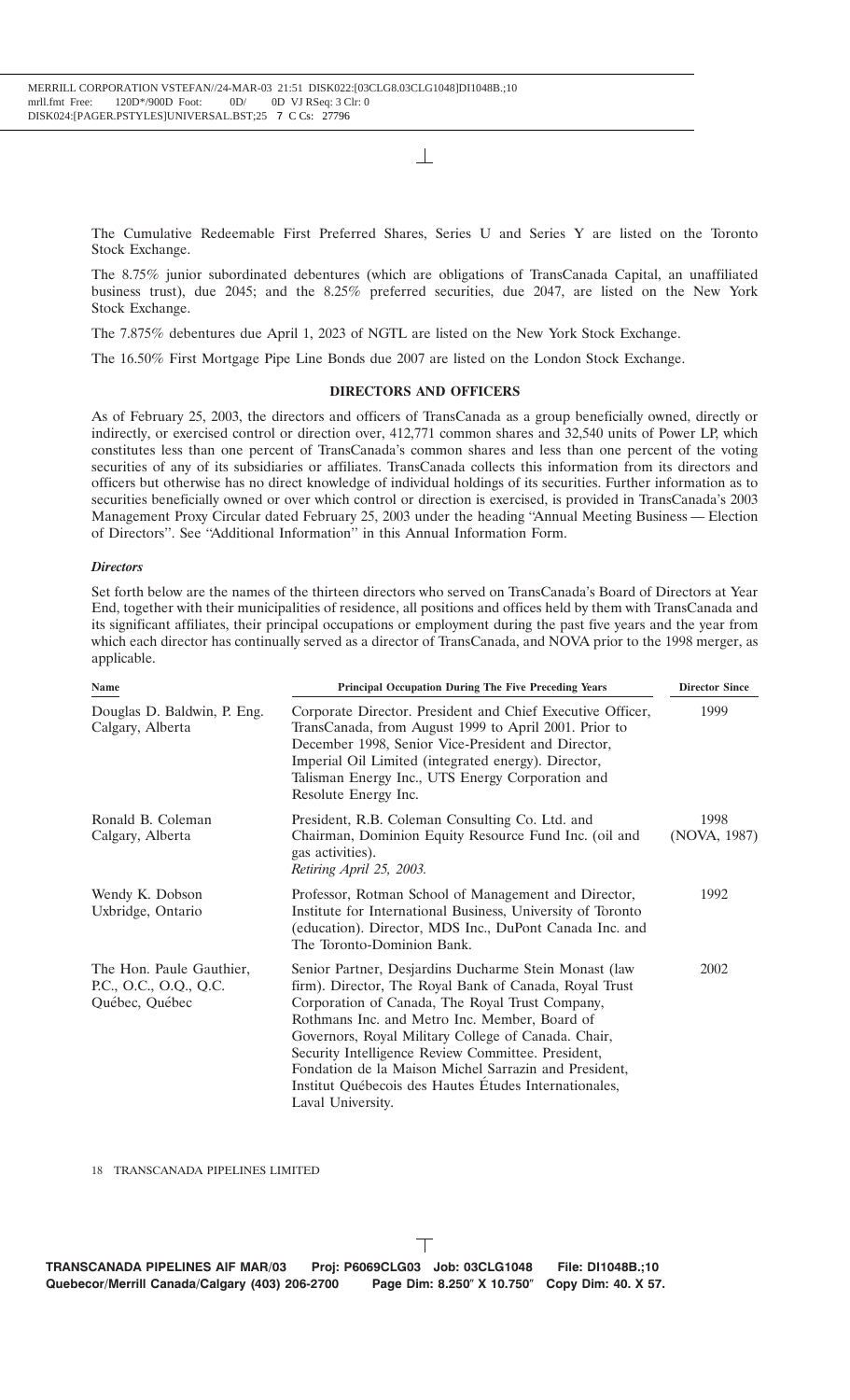| Name                                                     | <b>Principal Occupation During The Five Preceding Years</b>                                                                                                                                                                                                                                                                                                                                                                                                                                                                                                                                      | <b>Director Since</b> |
|----------------------------------------------------------|--------------------------------------------------------------------------------------------------------------------------------------------------------------------------------------------------------------------------------------------------------------------------------------------------------------------------------------------------------------------------------------------------------------------------------------------------------------------------------------------------------------------------------------------------------------------------------------------------|-----------------------|
| Richard F. Haskayne,<br>O.C., F.C.A.<br>Calgary, Alberta | Chairman of the Board, TransCanada since July 1998.<br>Prior to February 19, 2003, Chairman, Fording Inc. (coal<br>and wolastonite). Prior to July 1998, Chairman of the<br>Board, NOVA (energy services and commodity chemicals).<br>Until September 1998, Chairman, TransAlta Corporation<br>(electric industry holding company). Director, EnCana<br>Corporation and Weyerhaeuser Company Limited.                                                                                                                                                                                            | 1998<br>(NOVA, 1991)  |
| Kerry L. Hawkins<br>Winnipeg, Manitoba                   | President, Cargill Limited (grain handlers, merchants,<br>transporters and processors of agricultural products).<br>Director, NOVA Chemicals Corporation, Shell Canada<br>Limited and Hudson's Bay Company.                                                                                                                                                                                                                                                                                                                                                                                      | 1996                  |
| S. Barry Jackson<br>Calgary, Alberta                     | Chairman, Resolute Energy Inc. (oil and gas) since 2002<br>and Deer Creek Energy Limited (oil and gas) since 2001.<br>President and Chief Executive Officer, Crestar Energy Inc.<br>(oil and gas), from 1993 to 2000. Director, Nexen Inc.                                                                                                                                                                                                                                                                                                                                                       | 2002                  |
| Harold N. Kvisle, P. Eng.<br>Calgary, Alberta            | President and Chief Executive Officer, TransCanada, since<br>May 2001. Executive Vice-President, Trading and Business<br>Development, TransCanada, from June 2000 to April 2001.<br>Senior Vice-President, Trading and Business Development,<br>TransCanada, from April 2000 to June 2000. Senior<br>Vice-President and President, Energy Operations,<br>TransCanada, from September 1999 to April 2000. Prior to<br>September 1999, President, Fletcher Challenge Energy<br>Canada (oil and gas). Director, Norske Skog Canada<br>Limited, PrimeWest Energy Inc. and TransCanada<br>Power, L.P. | 2001                  |
| David P. O'Brien<br>Calgary, Alberta                     | Chairman, EnCana Corporation (oil and gas), since<br>April 2002. Chairman and Chief Executive Officer,<br>PanCanadian Energy Corporation (oil and gas), from<br>October 2001 to April 2002. Chairman, President and<br>Chief Executive Officer, Canadian Pacific Limited<br>(transportation, energy and hotels), from May 1996 to<br>October 2001. Director, The Royal Bank of Canada, Air<br>Canada, Fairmont Hotels & Resorts Inc., Inco Limited,<br>Molson Inc., Profico Energy Management Ltd. and The<br>E & P Limited Partnership.                                                         | 2001                  |
| James R. Paul<br>Kingwood, Texas                         | Chairman, James and Associates (private investment firm).<br>Director, AMEC PLC.                                                                                                                                                                                                                                                                                                                                                                                                                                                                                                                 | 1996                  |
| Harry G. Schaefer, F.C.A.<br>Calgary, Alberta            | President, Schaefer & Associates (business advisory<br>services). Vice-Chairman of the Board, TransCanada since<br>1998. Chairman, Crestar Energy Inc. (oil and gas), from<br>May 1996 to November 2000. Director, Agrium Inc. and<br>Fording Canadian Coal Trust.                                                                                                                                                                                                                                                                                                                               | 1987                  |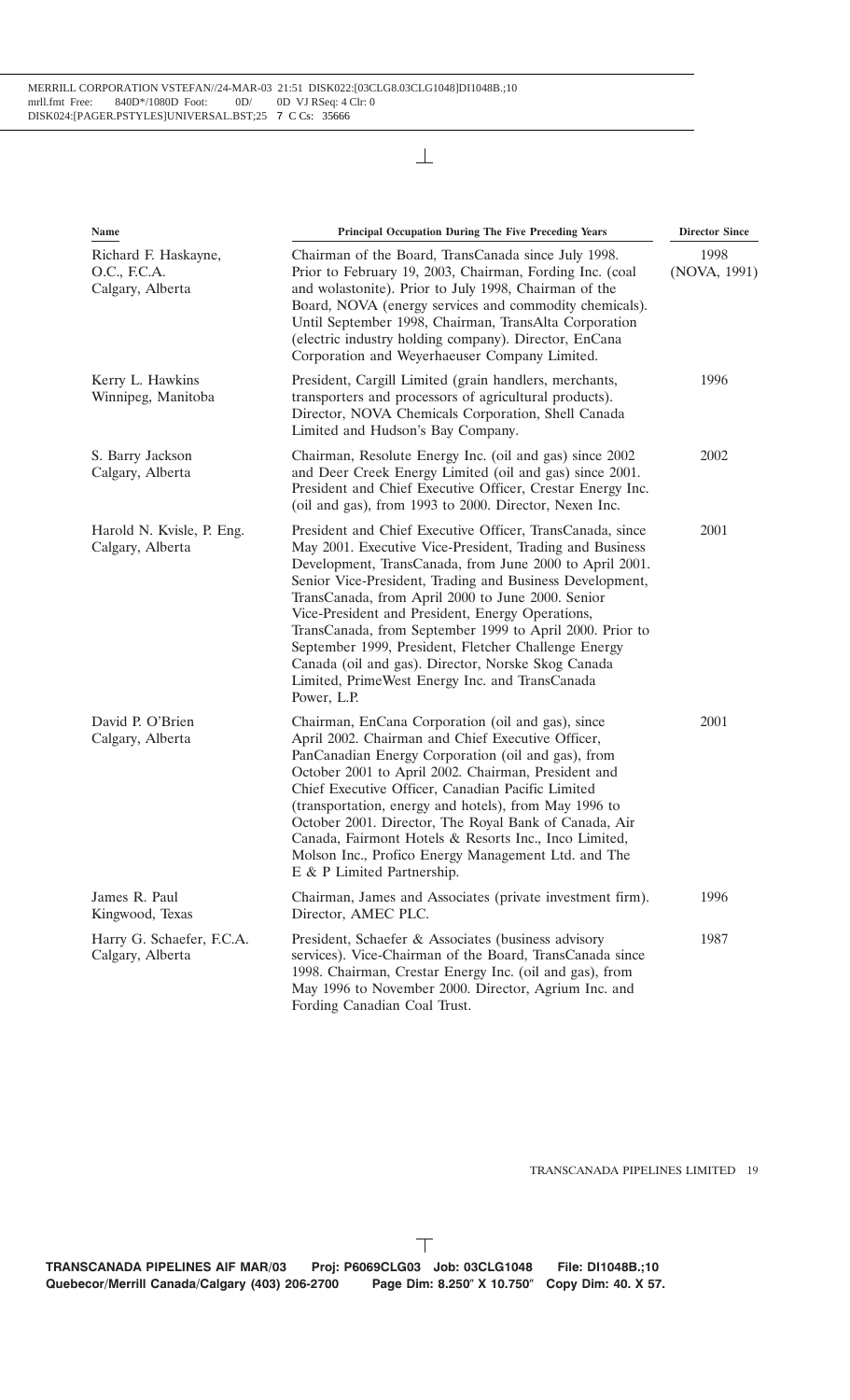| Name                                              | <b>Principal Occupation During The Five Preceding Years</b>                                                                                                                                                                                 | <b>Director Since</b> |
|---------------------------------------------------|---------------------------------------------------------------------------------------------------------------------------------------------------------------------------------------------------------------------------------------------|-----------------------|
| W. Thomas Stephens<br>Greenwood Village, Colorado | Corporate Director. Chief Executive Officer, MacMillan<br>Bloedel Limited (forest products), from October 1997 to<br>October 1999. Director, Xcel Energy Inc., Norske Skog<br>Canada Limited and Qwest Communications<br>International Inc. | 1999                  |
| Joseph D. Thompson, P. Eng.<br>Edmonton, Alberta  | Chairman, PCL Construction Group Inc. (general<br>construction contractors). Director, NOVA Chemicals<br>Corporation.                                                                                                                       | 1995                  |

Each director holds office until the next annual meeting or until his or her successor is earlier elected or appointed.

TransCanada is required to have an audit committee, which at TransCanada is called the Audit and Risk Management Committee. The directors who are members of this committee are H.G. Schaefer (Chair), R.B. Coleman (retiring April 25, 2003), the Hon. P. Gauthier, K.L. Hawkins, S.B. Jackson and J.R. Paul. The other committees of the Board of Directors are the Governance Committee, the Health, Safety and Environment Committee and the Human Resources Committee. Additional information about the committees of the Board of Directors and corporate governance practices at TransCanada can be found in the Management Proxy Circular under ''Annual Meeting Business — Compensation and Other Information — Corporate Governance''. See ''Additional Information'' in this Annual Information Form.

## *Officers*

All of the executive officers and corporate officers of TransCanada reside in Calgary, Alberta. As of February 25, 2003, the officers of TransCanada, their present positions within TransCanada and their principal occupations during the five preceding years are as follows:

| <i>Executive Officers</i> |  |
|---------------------------|--|
|                           |  |

| <b>Name</b>                   | <b>Present Position Held</b>                         | Principal Occupation During the Five Preceding Years                                                                                                                                                                                                                                                                                                                                                                                                                                                            |
|-------------------------------|------------------------------------------------------|-----------------------------------------------------------------------------------------------------------------------------------------------------------------------------------------------------------------------------------------------------------------------------------------------------------------------------------------------------------------------------------------------------------------------------------------------------------------------------------------------------------------|
| Harold N. Kvisle              | President and Chief Executive<br>Officer             | President and Chief Executive Officer,<br>TransCanada, since May 2001. Executive<br>Vice-President, Trading and Business<br>Development, TransCanada, from<br>June 2000 to April 2001 and Senior<br>Vice-President Trading and Business<br>Development, TransCanada from<br>April 2000 to June 2000. Senior<br>Vice-President and President, Energy<br>Operations, TransCanada, from<br>September 1999 to April 2000. Prior to<br>September 1999, President, Fletcher<br>Challenge Energy Canada (oil and gas). |
| Albrecht W.A. Bellstedt, Q.C. | Executive Vice-President,<br>Law and General Counsel | Prior to June 2000, Senior Vice-President,<br>Law and General Counsel. Prior to<br>April 2000, Senior Vice-President, Law and<br>Administration and prior to August 1999,<br>Senior Vice-President, Law and Chief<br>Compliance Officer. Prior to<br>February 1999, partner, Fraser Milner, a<br>law firm, and prior to October 1998,<br>partner, Milner Fenerty, a predecessor of<br>Fraser Milner.                                                                                                            |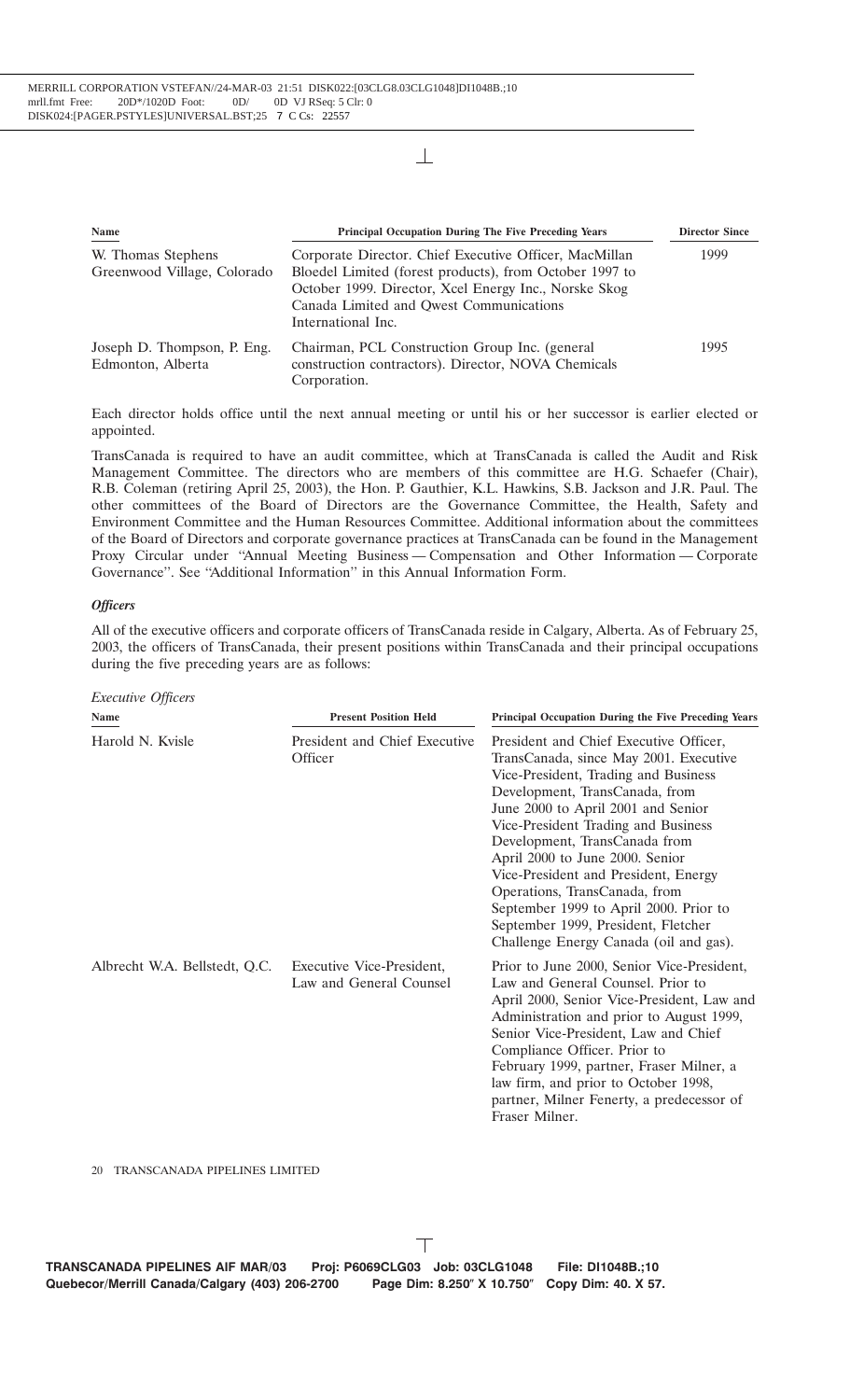| Name                  | <b>Present Position Held</b>                            | Principal Occupation During the Five Preceding Years                                                                                                                                                                                                                                                                                                              |
|-----------------------|---------------------------------------------------------|-------------------------------------------------------------------------------------------------------------------------------------------------------------------------------------------------------------------------------------------------------------------------------------------------------------------------------------------------------------------|
| Russell K. Girling    | Executive Vice-President and<br>Chief Financial Officer | Prior to June 2000, Senior Vice-President<br>and Chief Financial Officer. From January<br>to September 1999, Vice-President,<br>Finance. Prior to January 1999, Executive<br>Vice-President, Power (TransCanada<br>Energy). Prior to July 1998, Senior<br>Vice-President, North American Power<br>(TransCanada Energy).                                           |
| Dennis J. McConaghy   | Executive Vice-President, Gas<br>Development            | Prior to May 2001, Senior Vice President,<br>Business Development. Prior to<br>October 2000, Senior Vice-President,<br>Midstream/Divestments. Prior to<br>June 2000, Vice-President, Corporate<br>Strategy and Planning. Prior to July 1998,<br>Vice-President, Strategy and Corporate<br>Development, NOVA Corporation.                                          |
| Alexander J. Pourbaix | Executive Vice-President,<br>Power Development          | Prior to June 2001, Vice-President,<br>Corporate Development, Power Services.<br>Prior to June 1998, held progressively<br>senior management positions within<br>affiliates of TransCanada.                                                                                                                                                                       |
| Sarah E. Raiss        | Executive Vice-President,<br>Corporate Services         | Prior to January 2002, Executive Vice<br>President, Human Resources and Public<br>Sector Relations. Prior to June 2000,<br>Senior Vice-President, Human Resources<br>and Public Sector Relations. Prior to<br>February 2000, Senior Vice-President,<br>Human Resources. Prior to March 1999,<br>President of SE Raiss Group, Inc.<br>(organizational consulting). |
| Ronald J. Turner      | Executive Vice-President,<br>Operations and Engineering | Prior to June 2000, Senior Vice-President<br>and President, TransCanada International.<br>Prior to September 1999, Senior<br>Vice-President and President, Transmission<br>West. Prior to July 1998, Vice-President,<br>Value Process West, NOVA Chemicals Ltd.<br>and Executive Vice-President, NOVA Gas<br>Transmission Ltd.                                    |
| Corporate Officers    |                                                         |                                                                                                                                                                                                                                                                                                                                                                   |
| Name                  | <b>Present Position Held</b>                            | <b>Principal Occupation During the Five Preceding Years</b>                                                                                                                                                                                                                                                                                                       |
| Ronald L. Cook        | Vice-President, Taxation                                | Prior to April 2002, Director, Taxation.                                                                                                                                                                                                                                                                                                                          |
| Rhondda E.S. Grant    | Vice-President and Corporate<br>Secretary               | Prior to September 1999, Corporate<br>Secretary and Associate General Counsel,<br>Corporate. Prior to July 1998, held the<br>same offices in NOVA Corporation.                                                                                                                                                                                                    |
| Lee G. Hobbs          | Vice-President and Controller                           | Prior to July 2001, Director, Accounting.<br>Prior to May 1999, Chief Financial Officer,<br>Snow Leopard Resources Inc.                                                                                                                                                                                                                                           |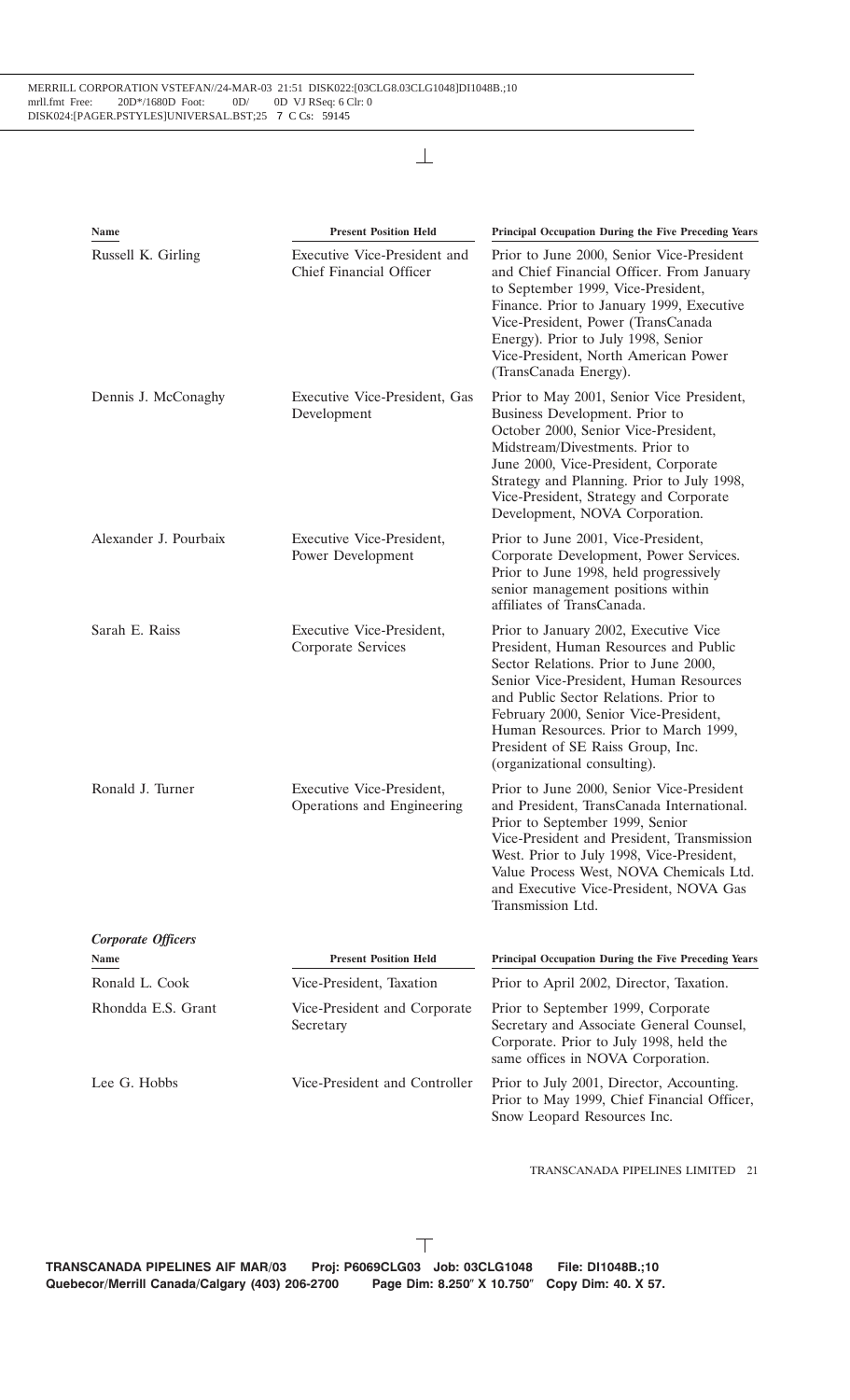| Name               | <b>Present Position Held</b>             | Principal Occupation During the Five Preceding Years                                                                                                                                                                                                                                                                                                                                  |
|--------------------|------------------------------------------|---------------------------------------------------------------------------------------------------------------------------------------------------------------------------------------------------------------------------------------------------------------------------------------------------------------------------------------------------------------------------------------|
| Garry E. Lamb      | Vice-President, Risk<br>Management       | Prior to October 2001, Vice-President,<br>Audit and Risk Management. Prior to<br>June 2000, Vice-President, Risk<br>Management. Prior to February 2000,<br>Vice-President, Risk Identification and<br>Quantification. Prior to September 1999,<br>General Manager, Counterparty Risk, and<br>prior to January 1999, General Manager,<br>Counterparty Risk, TransCanada<br>Energy Ltd. |
| Donald R. Marchand | Vice-President, Finance and<br>Treasurer | Prior to September 1999, Director,<br>Finance. Prior to January 1998, Manager,<br>Finance.                                                                                                                                                                                                                                                                                            |

## **ADDITIONAL INFORMATION**

- 1. Additional information including compensation of directors and officers, indebtedness of directors and officers, principal holders of TransCanada's securities, options to purchase securities and interests of insiders in material transactions (all where applicable), is contained in the Management Proxy Circular, which can be obtained upon request from the Corporate Secretary of TransCanada.
- 2. Additional financial information is provided in TransCanada's 2002 Audited Consolidated Financial Statements, contained in the Annual Report.
- 3. TransCanada will provide to any person or company upon request to the Corporate Secretary of TransCanada:
	- (a) when the securities of TransCanada are in the course of a distribution pursuant to a short form prospectus or a preliminary short form prospectus has been filed in respect of a distribution of its securities:
		- (i) one copy of TransCanada's latest Annual Information Form, together with one copy of any document, or the pertinent pages of any document, incorporated by reference in the Annual Information Form;
		- (ii) one copy of the comparative consolidated financial statements of TransCanada for TransCanada's most recently completed financial year in respect of which such financial statements have been filed, together with the report of the auditor thereon, Management's Discussion and Analysis of Financial Condition and Results of Operations, and one copy of any interim financial statements of TransCanada which have been filed subsequent to the last filed annual financial statements;
		- (iii) one copy of the information circular of TransCanada in respect of the most recent annual meeting of shareholders of TransCanada which involved the election of directors or one copy of any annual filing prepared in lieu of that information circular, as appropriate; and
		- (iv) one copy of any other document or report which is incorporated by reference into the preliminary short form prospectus or the short form prospectus and is not required to be provided under (i), (ii) or (iii) above; or
	- (b) at any other time, one copy of any other document referred to in paragraphs  $(3)(a)(i)$ , (ii) and (iii) above, provided that TransCanada may require the payment of a reasonable charge from such person or company who is not a security holder of TransCanada where the documents are furnished by TransCanada pursuant to clause (3).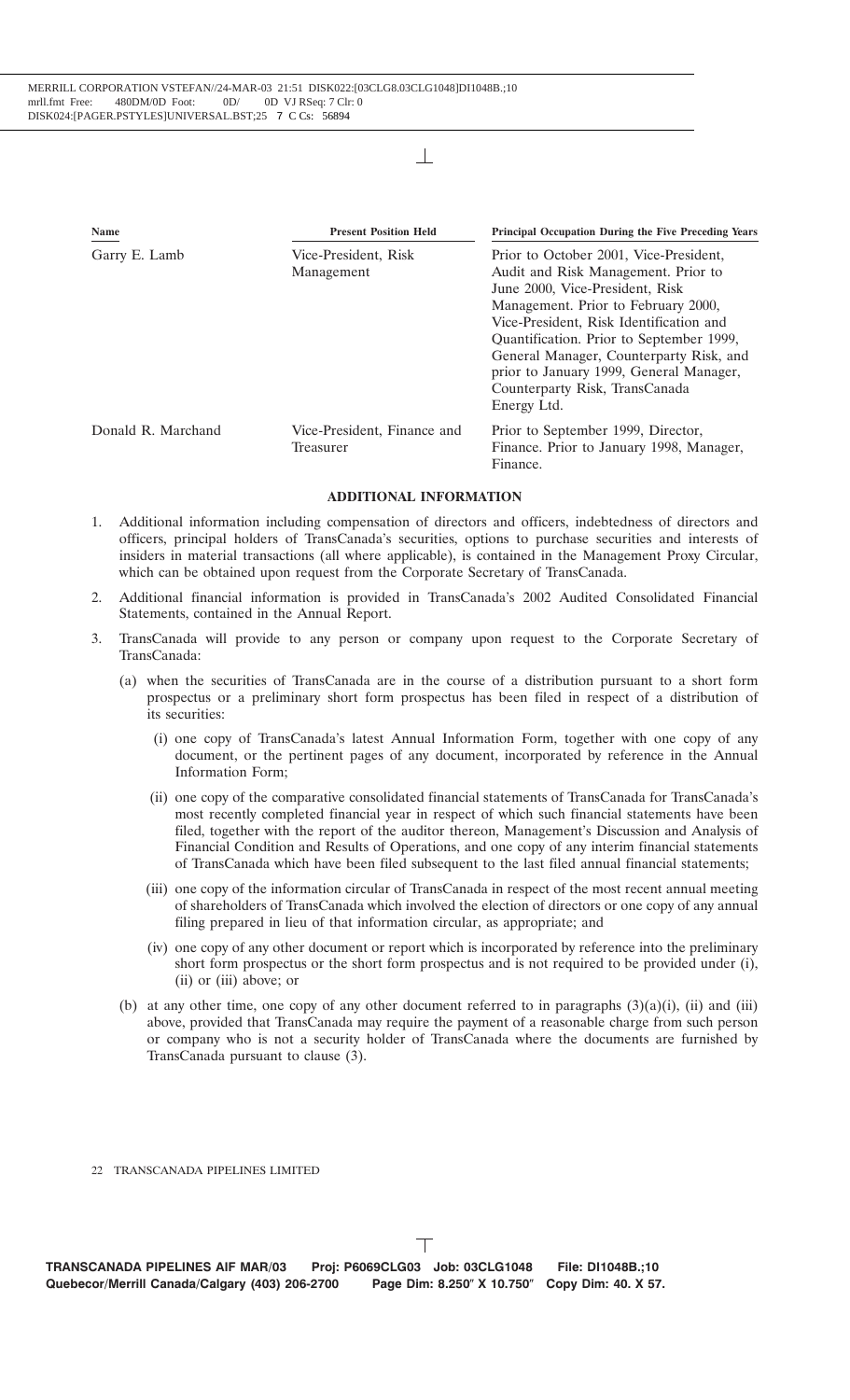#### **SCHEDULE ''A''**

#### **Exchange Rate of the Canadian Dollar**

All dollar amounts are in Canadian dollars, except where otherwise indicated. The following table shows the high and low spot rates, the average noon spot rates and the year-end noon spot rates for the United States dollar for the past five years, each expressed in Canadian dollars, as reported by the Bank of Canada.

|                                                                                           | <b>Year Ended December 31</b> |                                                                                                                                                                                                                                 |             |      |      |
|-------------------------------------------------------------------------------------------|-------------------------------|---------------------------------------------------------------------------------------------------------------------------------------------------------------------------------------------------------------------------------|-------------|------|------|
|                                                                                           | 2002                          | 2001 — 2001 — 2002 — 2003 — 2004 — 2004 — 2004 — 2005 — 2005 — 2005 — 2005 — 2006 — 2005 — 2006 — 2005 — 2006 — 2005 — 2006 — 2005 — 2006 — 2006 — 2006 — 2006 — 2006 — 2006 — 2006 — 2006 — 2006 — 2006 — 2006 — 2006 — 2006 — | <b>2000</b> | 1999 | 1998 |
|                                                                                           |                               |                                                                                                                                                                                                                                 |             |      |      |
|                                                                                           |                               |                                                                                                                                                                                                                                 |             |      |      |
|                                                                                           |                               |                                                                                                                                                                                                                                 |             |      |      |
| Year-End (1.5305) $\frac{1.5796}{1.5926}$ $\frac{1.5002}{1.5002}$ $\frac{1.4433}{1.5305}$ |                               |                                                                                                                                                                                                                                 |             |      |      |

On February 25, 2003, the noon spot rate for the United States dollar as reported by the Bank of Canada was U.S.  $$1.00 = \text{Cdn}$ .  $$1.4926$ .

#### **Metric Conversion Table**

The conversion factors set out below are approximate factors. To convert from Metric to Imperial multiply by the factor indicated. To convert from Imperial to Metric divide by the factor indicated.

| Metric          | Imperial                                | <b>Factor</b>                        |
|-----------------|-----------------------------------------|--------------------------------------|
| Kilometres      | <b>Miles</b>                            | 0.62                                 |
| Millimetres     | Inches                                  | 0.04                                 |
| Gigajoules      | Million British thermal units ("MMBtu") | 0.95                                 |
| Cubic metres*   | Cubic feet                              | 35.3                                 |
| Kilopascals     | Pounds per square inch ("psi")          | 0.15                                 |
| Degrees Celsius | Degrees Fahrenheit                      | to convert to Fahrenheit multiply by |
|                 |                                         | 1.8, then add 32 degrees;            |
|                 |                                         | to convert to Celsius subtract       |
|                 |                                         | 32 degrees, then divide by 1.8       |

\* The conversion is based on natural gas at a base pressure of 101.325 kilopascals and at a base temperature of  $15^{\circ}$  Celsius.